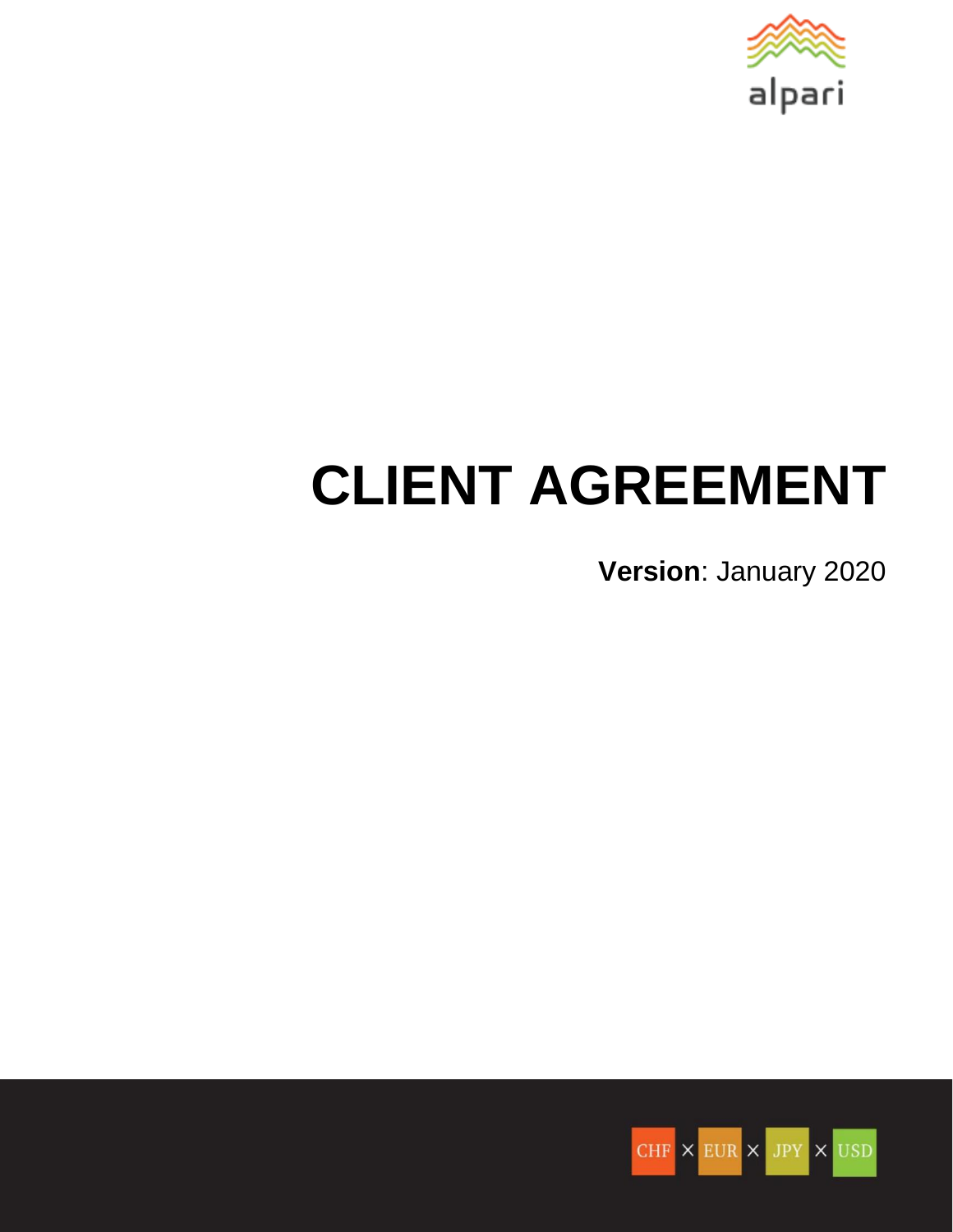

# **TABLE OF CONTENTS:**

<span id="page-1-0"></span>

| 1.  |  |
|-----|--|
| 2.  |  |
| 3.  |  |
| 4.  |  |
| 5.  |  |
| 6.  |  |
| 7.  |  |
| 8.  |  |
| 9.  |  |
|     |  |
|     |  |
|     |  |
|     |  |
|     |  |
|     |  |
|     |  |
|     |  |
|     |  |
|     |  |
| 20. |  |
|     |  |
|     |  |
|     |  |
|     |  |
|     |  |
|     |  |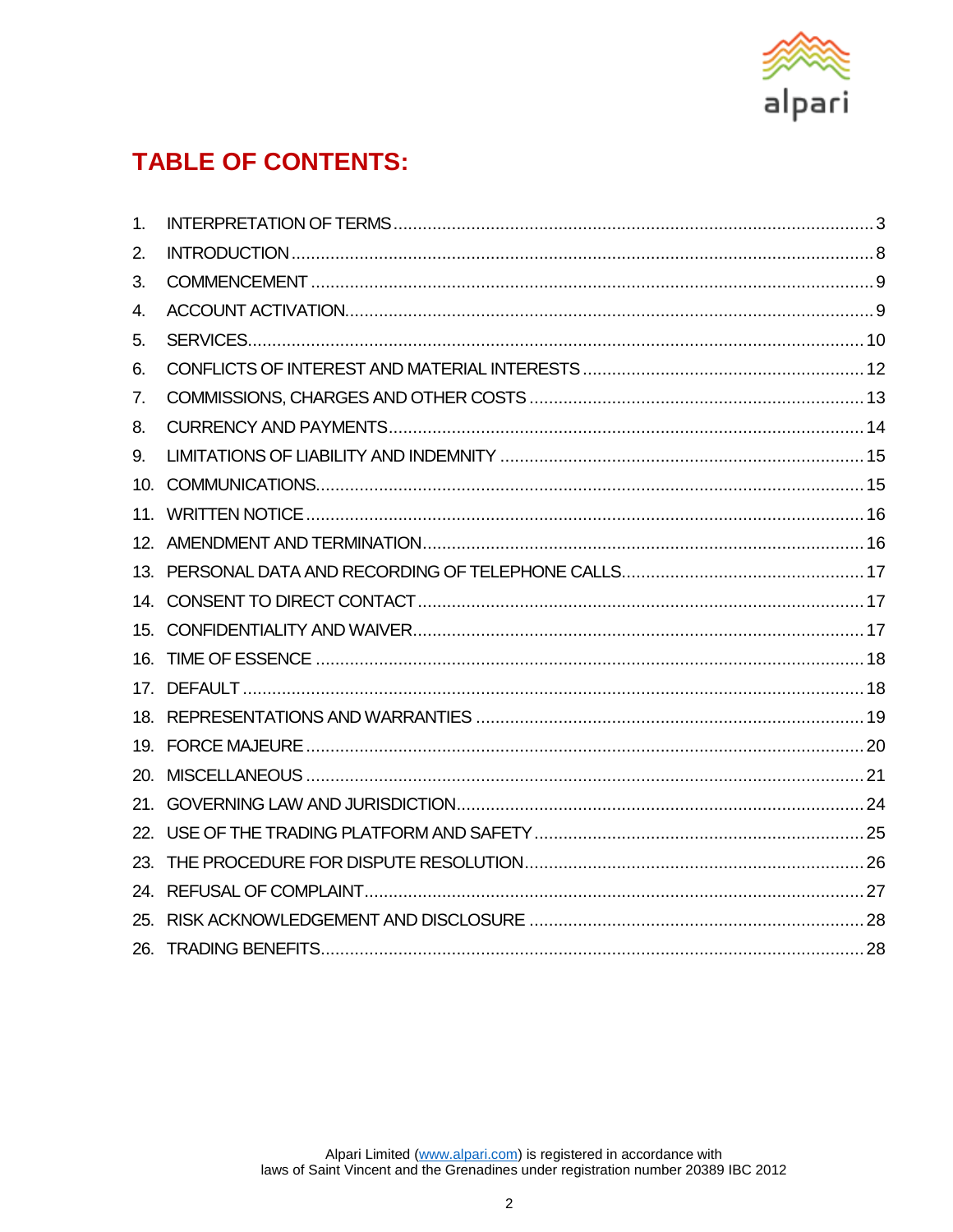

## <span id="page-2-0"></span>**1. INTERPRETATION OF TERMS**

**1.1** In this Agreement, the words shall have the following meaning:

**"Abnormal Market Conditions"** shall mean conditions contrary to Normal Markets Conditions, e.g., when there is low liquidity in the market, or rapid price movements in the market, or Price Gaps.

**"Access Data"** shall mean the Client's access codes, any login code, password(s), his/her Trading Account number and any information required to make Orders with the Company.

**"Affiliate"** shall mean in relation to the Company, any entity controlled directly or indirectly by the Company, any entity that controls directly or indirectly the Company, or any entity directly or indirectly under common control with the Company. For this purpose, "control" means ownership of a majority of the voting power of the Company or entity.

**"Agreed Process"** means any process agreed between the parties in respect of a Dispute other than the Procedure for Dispute Resolution, as may be amended between the parties.

**"Ask"** shall mean the higher price in the Quote being the price at which the Client may buy.

**"Balance"** shall mean the total financial result of all Completed Transactions and depositing/withdrawal operations on the Trading Account.

**"Base Currency"** shall mean the first currency in the Currency Pair against which the Client buys or sells the Quote Currency.

**"Bid"** shall mean the lower price in the Quote being the price at which the Client may sell.

**"Business Day"** shall mean any day between Monday and Friday, inclusive, other than the 25th of December, or the 1st of January or any other holiday to be announced by the Company on its Website.

**"Business Hours"** shall mean 8:00 a.m. to 5:00 p.m. (GMT+2) on a Business Day (Monday to Friday).

**"Client Terminal"** shall mean the MetaTrader program version 4 and/or 5, which is used by the Client in order to obtain information of financial markets (which content is defined by the Company) in real-time, to make technical analysis of the markets, make Transactions, place/modify/delete Orders, as well as to receive notices from the Company. The program can be downloaded on the Website free of charge.

**"Company"** shall mean Alpari Limited, registered in accordance with laws of Saint Vincent and the Grenadines under registration number 20389 IBC 2012 with an office located at Suite 305, Griffith Corporate Centre, Kingstown, Saint Vincent and the Grenadines.

**"Completed Transaction"** shall mean two counter deals of the same size in different directions (opening a position and closing the position): buying and then selling or selling and then buying.

**"Contract Specifications"** shall mean principal trading terms (Spread, Lot Size, Initial Margin, Hedged Margin etc.) for each Instrument, displayed on the Company's Website www.alpari.com.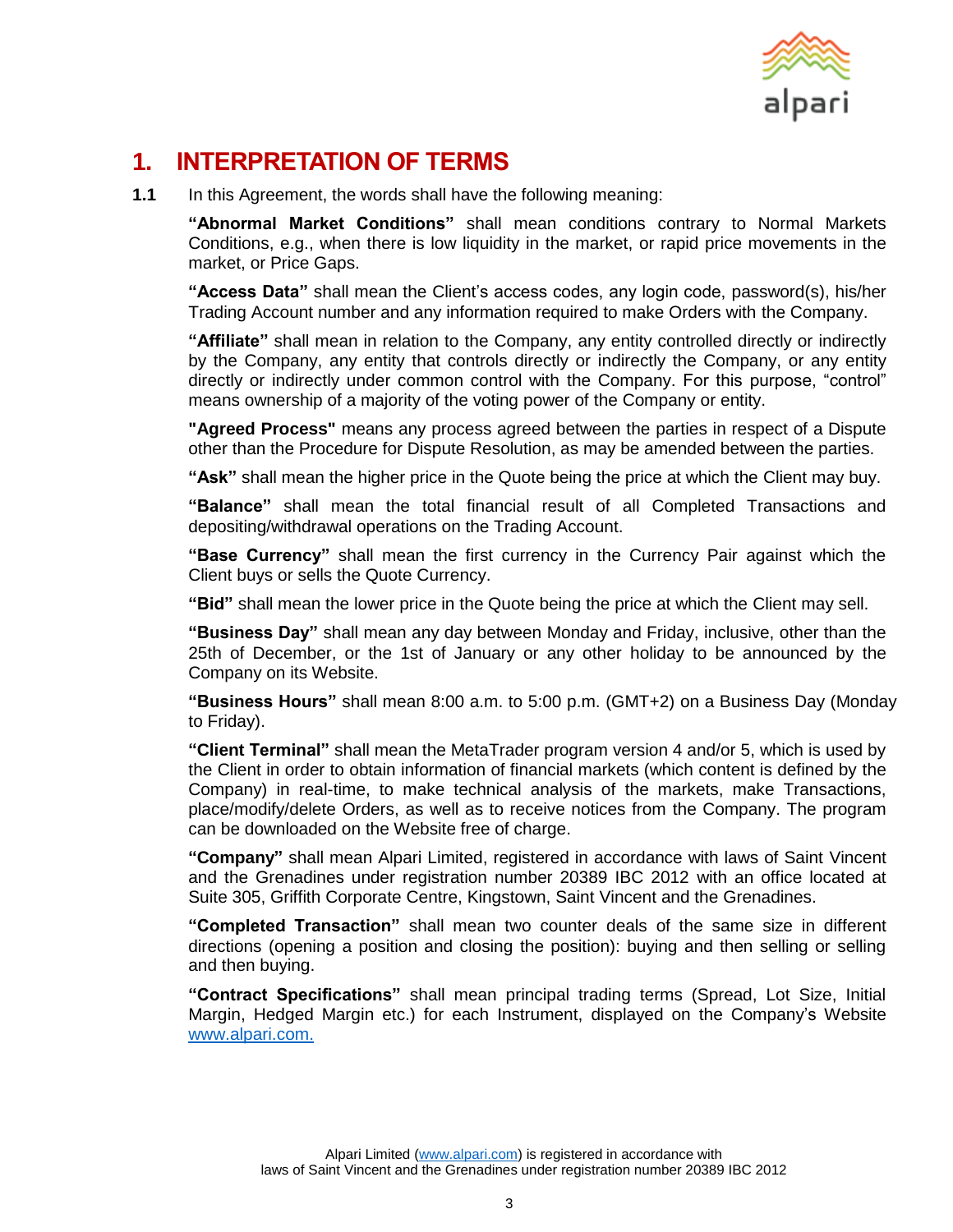

**"Currency of the Trading Account"** shall mean the currency that the Client chooses when opening the Trading Account.

**"Currency Pair"** shall mean the object of a Transaction based on the change in the value of one currency against the other.

**"Client"** shall mean any individual or legal entity (except for stateless persons; individuals under 18 years old; citizens or legal entities of the countries where MyAlpari service is not offered) who has submitted the Client Registration Form.

**"Client Information"** shall mean any information or documentation that the Company receives from the Client or otherwise obtains which relates to him/her, his/her Account or the provision or the use of the Services.

**"Client Registration Form"** shall mean a form on the Website that a Client shall fill in to create his/her MyAlpari.

**"Data Delivery Date"** means each date agreed as such between the parties.

**"Dispute**" shall mean either:

- a) the conflict situation when the Client reasonably believes that the Company as a result of any action or failure to act breaches one or more terms of the Operative Agreements; or
- b) the conflict situation when the Company reasonably believes that the Client as a result of any action or failure to act breaches one or more terms of the Operative Agreements; or
- c) the conflict situation when the Client makes a deal at an Error Quote (Spike), or before the first Quote comes to the Trading Platform on the Market Opening, or at the Quote received by the Client because a Dealer made a Manifest Error or because of a software failure of the Trading Platform.
- d) any dispute between the parties (i) which, in the sole opinion of the party delivering the relevant Dispute Notice, is required to be subject to the Dispute Resolution Procedure (or other Agreed Process); and (ii) in respect of which a Dispute Notice has been effectively delivered.

**"Dispute Date"** means, with respect to a Dispute, the date on which a Dispute Notice is effectively delivered by one party to the other party save that if, with respect to a Dispute, both parties deliver a Dispute Notice, the date on which the first in time of such notices is effectively delivered will be the Dispute Date. Each Dispute Notice will be effectively delivered if delivered in the manner agreed between the parties for the giving of notices in respect of this Agreement.

**"Dormant and/or Inactive Account"** shall mean any Company Client trading account where the Client/account holder/owner of that trading account has not initiated any trading activity and/or inactivity for a period of six (6) consecutive months and/or where the Company has not carried out any transactions in relation to the trading account by and/or on the instructions of the Client/account holder/owner and/or his/her authorized representative for a period of six (6) consecutive months.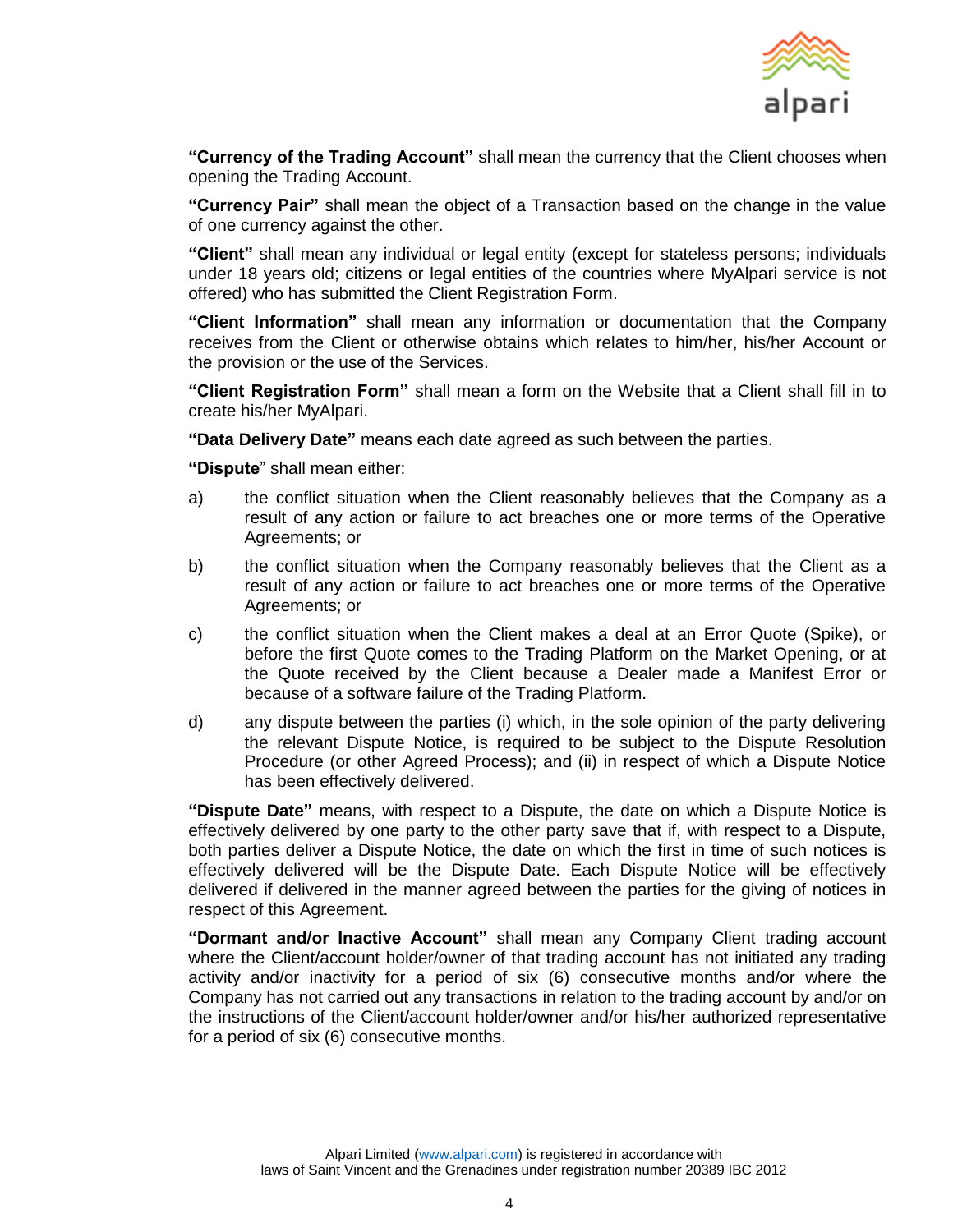

**"Dormant and/or Inactive Account Fee"** shall mean a handling fee of 5 USD or the equivalent to USD per account per month that the Company may charge at its sole discretion and/or paid by a Client for his/her dormant account(s) held by the Company, as this may be amended from time to time by the Company.

**"Equity"** shall mean: Balance + Floating Profit - Floating Loss.

**"Error Quotes"** are rates received which are transmitted to the Client's Terminal due to a system technical error.

**"Error Quote (Spike)"** shall mean an Error Quote with the following characteristics:

- a) a significant Price Gap; and
- b) in a short period of time the price rebounds with a Price Gap; and
- c) before it appears, there have been no rapid price movements; and
- d) before and immediately after it appears that no important macroeconomic indicators and/or corporate reports are released; and
- e) a significant variance from the market pricing.

The Company has the right to delete Error Quotes (Spikes) from the Server's Quotes Base.

**"Event of Default"** shall have the meaning given in Clause [17](#page-17-1) herein.

**"Floating Profit/Loss"** shall mean current profit/loss on Open Positions calculated at the current Quotes.

**"Force Majeure Event"** shall have the meaning as set out in Clause [19](#page-19-0) herein.

**"Free Margin"** shall mean funds on the Trading Account, which may be used to open a position. It is calculated as Equity Less Necessary Margin.

**"Hedged Margin"** shall mean the margin required by the Company sufficient to open and maintain Matched Positions. The details for each Instrument are in the Contract Specifications.

**"Indicative Quote"** shall mean a Quote at which the Company has the right not to accept any Instructions or execute any Orders.

**"Initial Margin"** shall mean the margin required by the Company to open a position. The details for each Instrument are in the Contract Specifications.

**"Instruction"** shall mean an instruction from the Client to the Company to open/close a position or to place/modify/delete an Order.

**"Instrument"** shall mean any currency pair, spot metal, contract for difference and other financial instruments offered by the Company.

**"Illicit Profit"** shall mean profit which has been generated as a result of an Event of Default, Error Quote or breach of any of the terms of the Operative Agreements.

**"Leverage"** shall mean 1:25, 1:50, 1:100, 1:200, 1:500, 1:1000 ratio, (other ratios may also be available on the Website) in respect of Transaction Size and Initial Margin. 1:100 ratio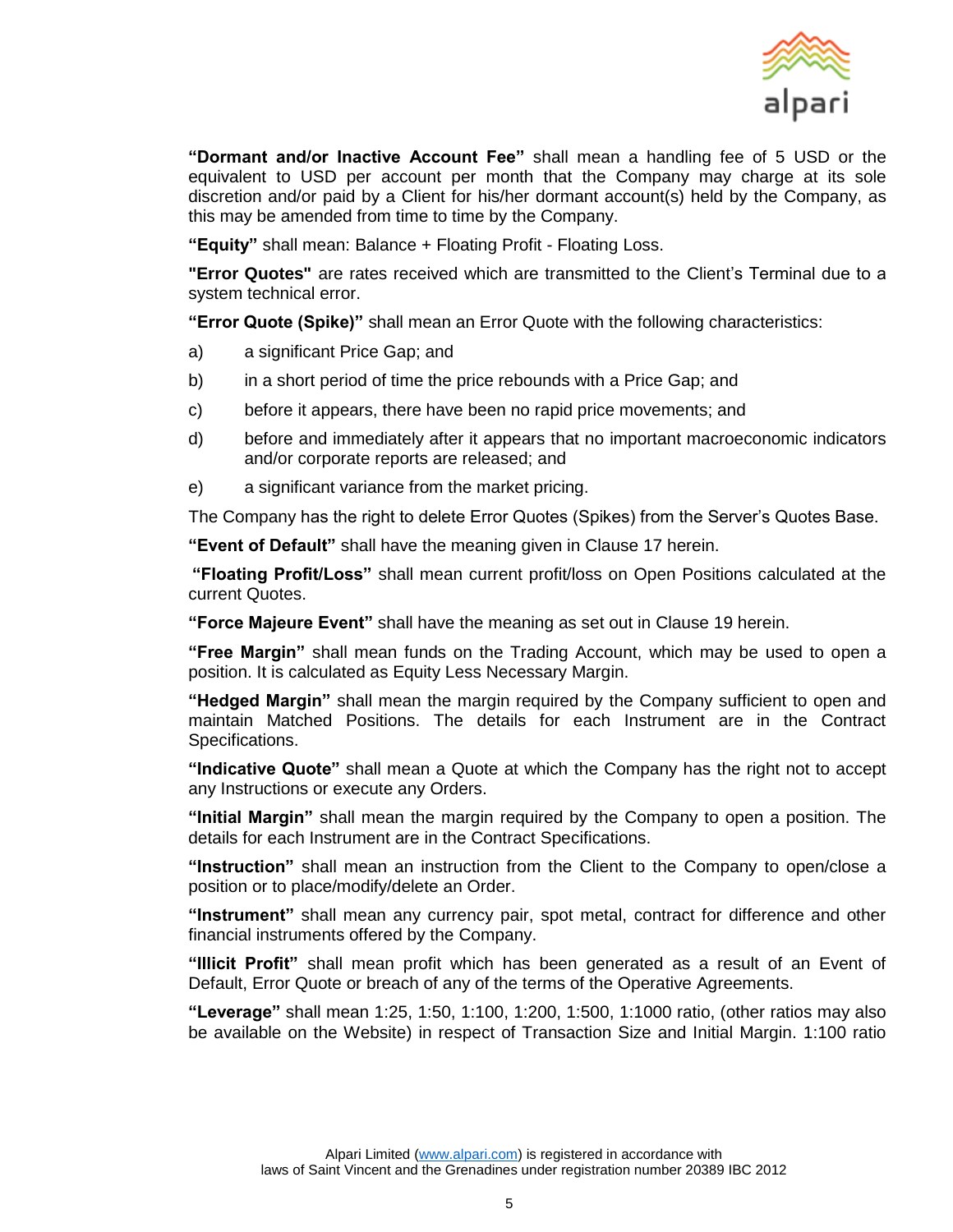

means that in order to open a position the Initial Margin is one hundred times less than Transaction Size.

**"Liquidity Provider"** shall mean a bank or an ECN which is streaming tradable prices to the Company and may be used by the Company to hedge the Client's trades.

**"Long Position"** shall mean a buy position that appreciates in value if market prices increase. In respect of Currency Pairs: buying the Base Currency against the Quote Currency.

**"Lot"** shall mean a unit of Securities Base Currency or troy oz. of Precious Metal in the Trading Platform.

**"Lot Size"** shall mean the number of shares, underlying assets or units of Base Currency, or troy oz. of Precious Metal in one Lot defined in the Contract Specifications.

**"Margin"** shall mean the necessary guarantee funds to maintain Open Positions, as determined in the Contract Specifications for each Instrument.

"**Margin Level"** shall mean the percentage Equity to Necessary Margin ratio. It is calculated as (Equity / Necessary Margin) \* 100%.

**"Margin Trading"** shall mean Leverage trading when the Client may make Transactions having far less funds on the Trading Account in comparison with the Transaction Size.

**"Matched Positions"** shall mean Long and Short Positions of the same Transaction Size opened on the Trading Account for the same Instrument.

**"MyAlpari"** shall mean the Client's official private and personal space and gateway to all the services offered by the Company including but not limited to any trading and/or nontrading activity.

**"Necessary Margin"** shall mean the margin required by the Company to maintain Open Positions. The details for each Instrument are specified in the Contract Specifications.

"**Normal Market Conditions"** shall mean the market where there are no:

- considerable breaks in the Quotes Flow in the Trading Platform; and
- fast price movements; and
- large Price Gap.

**"Open Position"** shall mean a Long Position or a Short Position which is not a Completed Transaction.

**"Operative Agreements"** or "**Regulating documents**" shall mean this Client Agreement together with and all account Client Agreements, Policies and Terms of Business, as these may be found in the Regulatory documents and agreements of the Legal section of the Website and in MyAlpari. The Client acknowledges that the Operative Agreements may be amended by the Company from time to time and the last version shall be available by accessing the Website.

**"Order"** shall mean an instruction from the Client to the Company to open or close a position when the price reaches the Order Level.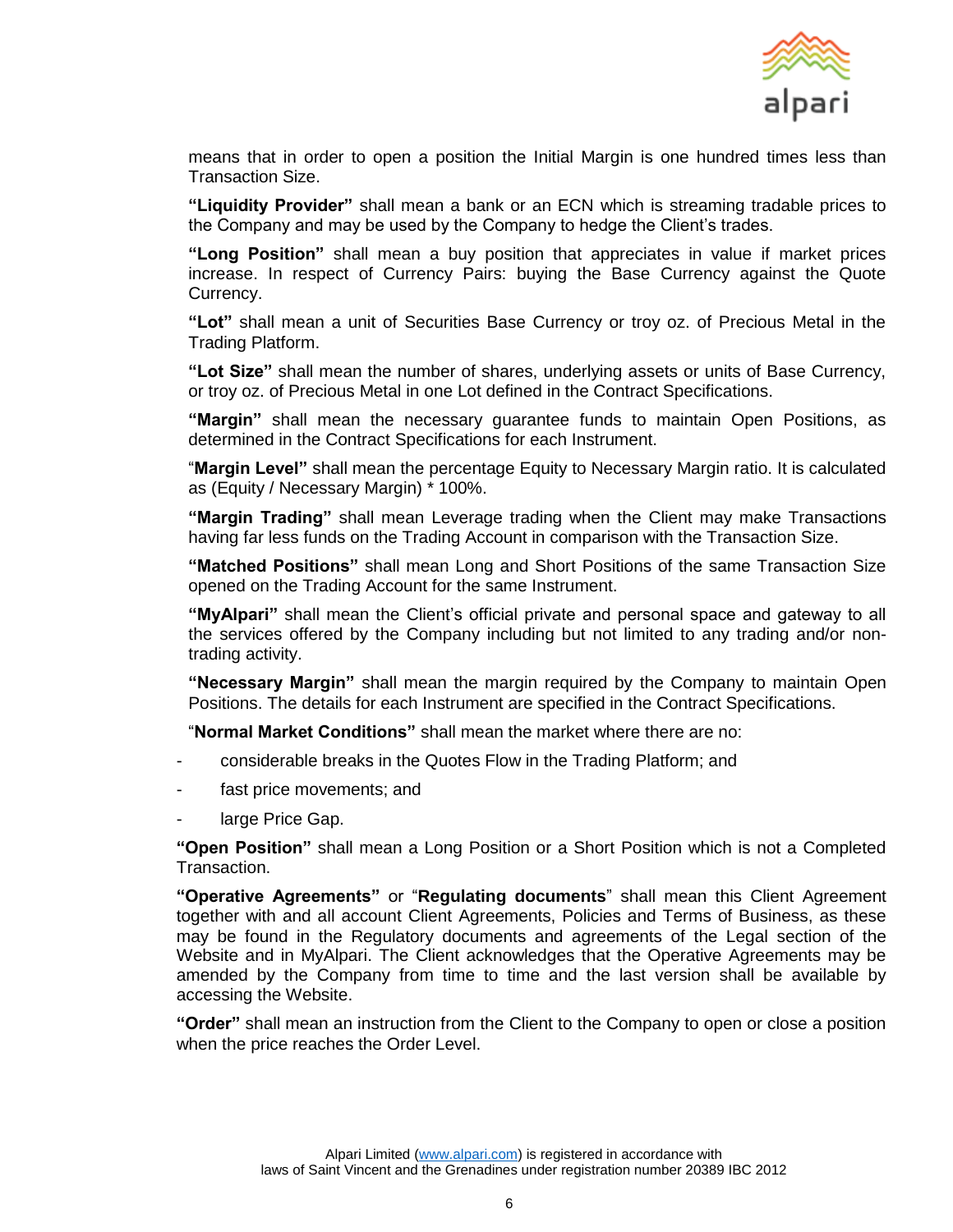

**"Order Level"** shall mean the price indicated in the Order.

**"Precious Metal"** shall mean spot gold or spot silver.

**"Price Gap"** shall mean the following:

- a) the current Quote Bid is higher than the Ask of the previous Quote; or
- b) the current Quote Ask is lower than the Bid of the previous Quote.

**"Quote"** shall mean the information of the current price for a specific Instrument, in the form of the Bid and Ask prices.

**"Quote Currency"** shall mean the second currency in the Currency Pair which can be bought or sold by the Client for the Base Currency.

**"Quotes Base"** shall mean Quotes Flow information stored on the Server.

**"Quotes Flow"** shall mean the stream of Quotes in the Trading Platform for each Instrument.

**"Rate"** shall mean the following:

- a) for the Currency Pair: the value of the Base Currency in the terms of the Quote Currency; or
- b) for the Precious Metal: the price of one troy oz. worth of the Precious Metal against the US dollar or any other currency specified in the Contract Specifications for this instrument.

**"Relevant Amount(s)"** shall mean any free Equity in the Client's Trading Account not used for margin purposes.

"**Request**" shall mean a request from the Client to the Company given to obtain a Quote. Such a Request shall not constitute an obligation to make a Transaction.

**"Server"** shall mean the MetaTrader Server program, version 4 and/or 5. The program is used to execute the Client's Instructions or Requests, to provide trading information in realtime mode (the content is defined by the Company), in consideration of the mutual liabilities between the Client and the Company, subject to the Terms of the Operative Agreements.

**"Services"** shall mean the services provided by the Company to the Client as set out in Clause [5](#page-9-0) herein.

**"Short Position"** shall mean a sell position that appreciates in value if market prices fall. In respect of Currency Pairs: selling the Base Currency against the Quote Currency.

**"Spread"** shall mean the difference between Ask and Bid.

**"Third party service provider"** refers to an entity that the parties agree will perform all or part of the actions under the relevant provision for both parties.

**"Trading Account"** shall mean the unique personified registration system of all Completed Transactions, Open Positions, Orders and deposit/withdrawal transactions in the Trading Platform.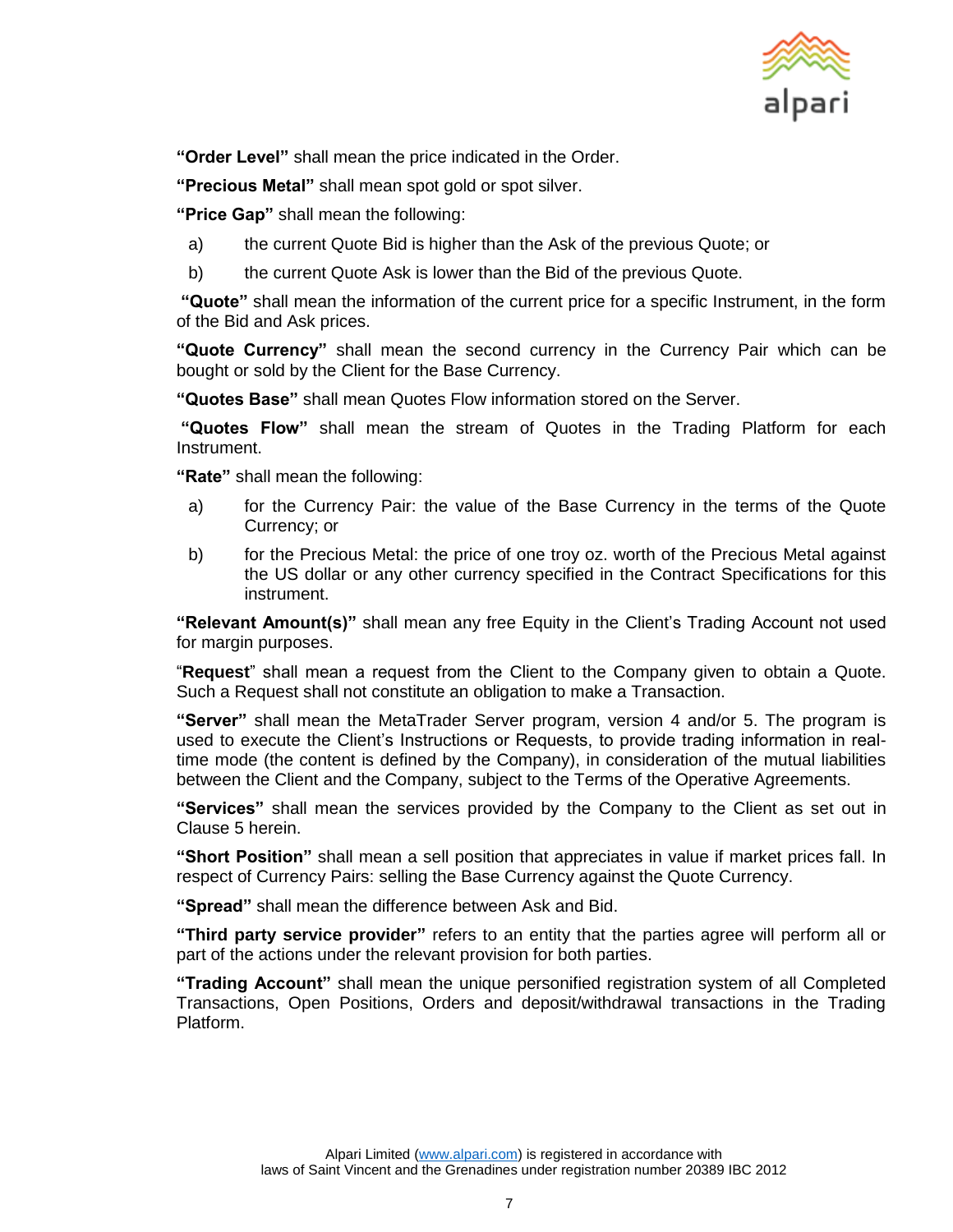

**"Trading Account History"** shall mean any of and/or all Client's trading and/or non-trading activity including but not limited to deposits, withdrawals, credits and/or any other services offered by the Company within a Client's account(s) with the Company, whether these derive from and/or on MetaTrader 4 and MetaTrader 5 Platforms and as these may from time to time in part of or all be transferred, and/or further archived, and/or shrunk, and/or compressed, however fully accessible at any time by the Client from and/or on his/her MyAlpari, private and personal space.

**"Trading Benefits Scheme"** shall have the meaning given in Clause [26.1](#page-27-2) herein.

**"Trading Platform"** shall mean all programs and technical facilities which provide real-time Quotes and allow Transactions to be made, Orders to be placed/modified/deleted/executed and calculate all mutual obligations between the Client and the Company. The trading platform consists of the Server and the Client Terminal including, but not limited to MetaTrader 4 and MetaTrader 5 Platforms.

**"Transaction"** shall mean any contract entered into or executed by the Client or on behalf of the Client arising under this Agreement and the Terms of Business.

**"Transaction Size"** shall mean Lot Size multiplied by number of Lots.

**"Website"** shall mean the Company's website at [www.alpari.com](http://www.alpari.com/) or such other website as the Company may maintain from time to time for access by Clients.

**"Written Notice"** shall have the meaning set out in Clause [11](#page-15-0) herein.

- **1.2** All references to a statutory provision include references to:
	- a) any statutory modification, consolidation or reenactment of it, whether before or after the date of these Operative Agreements, for the time being in force;
	- b) all statutory instruments or orders made pursuant to it; and
	- c) any statutory provision of which that statutory provision is a re‐enactment or modification.
- **1.3** Words denoting the singular include the plural and vice versa; words denoting any gender include all genders; and words denoting persons include corporations, partnerships, other unincorporated bodies and all other legal entities and vice versa.
- **1.4** Unless otherwise stated, a reference to a clause, party or a schedule is a reference to a clause in or a party or schedule to this Agreement respectively.
- **1.5** The clause headings are inserted for ease of reference only and do not affect the construction of the terms of this Agreement.
- **1.6** Any words whose meaning is not defined in this Client Agreement, shall have the meaning provided in the Terms of Business.

## <span id="page-7-0"></span>**2. INTRODUCTION**

**2.1** This Client Agreement ("Agreement") is entered by and between the Company and the Client.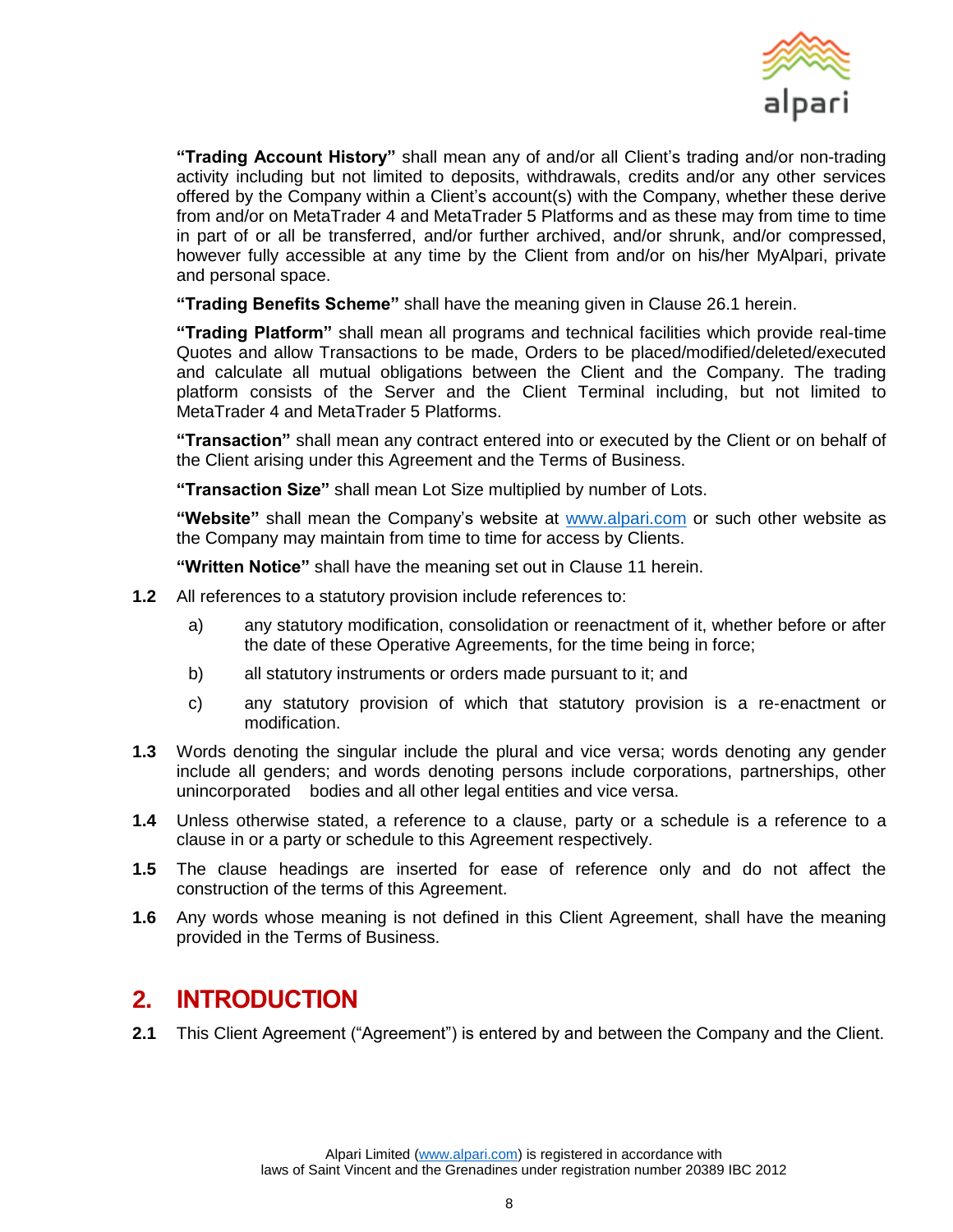

- **2.2** The Company is ALPARI LIMITED, whose registered office is located at Suite 305, Griffith Corporate Centre, Kingstown, Saint Vincent and the Grenadines, registration number 20389 IBC 2012.
- **2.3** This Client Agreement, together with the Terms of Business, the Risk Disclosure, the Regulations for Non-Trading Operations, the Rules of the Cashback Program, the Rules of the Forum, the Phone Etiquette, the Terms and Conditions for Using the Signal Services, the PAMM Account Regulations and Appendix to the PAMM Account Regulations: PAMM Portfolio Services (collectively, the "Operative Agreement" or "Agreements"), as well as any other document located in the "Legal" section of the Website as these may be amended or supplemented from time to time, constitute the entire agreement between the Company and the Client. The Operative Agreements, as amended from time to time, set out the terms upon which the Company shall deal with the Client in respect of Instruments.
- **2.4** The Operative Agreements shall govern all trading activity and non-trading operations of the Client with the Company and shall be read carefully by the Client. Amongst other things, they set out those matters which the Company is required to disclose to the Client under the applicable regulations.
- **2.5** The defined terms used in this Agreement are set out in Clause [1](#page-2-0) ("Interpretation of Terms").

In relation to any Client transaction, the Company acts on a principal-to-principal basis and not as the agent on the Client's behalf. This means that unless otherwise agreed, the Company shall treat the Client as a client for all purposes and the Client shall be directly and fully responsible for performing the obligations under each transaction made by the Client. If the Client acts in relation to or on behalf of another person, whether or not the Client makes the identity of that person known to the Company, the Company shall not accept that person as an indirect client and shall accept no obligation to that person, unless otherwise specifically agreed.

## <span id="page-8-0"></span>**3. COMMENCEMENT**

- **3.1** The terms of the Operative Agreements shall be considered accepted unconditionally by the Client on the date on which the Client receives notice from the Company in accordance with Clause [4.1](#page-8-2) and shall continue unless or until terminated by either party.
- **3.2** This Agreement is an initial service agreement which relates to a series of successive or separate operations including, without limitation, Transactions in Instruments.
- **3.3** The Client has no right to cancel the Agreement on the basis that it is a distance contract.

## <span id="page-8-1"></span>**4. ACCOUNT ACTIVATION**

- <span id="page-8-2"></span>**4.1** The Client's MyAlpari shall be activated by the Company giving notice to the Client as soon as the Company's receives the Client Registration Form submitted by the Client and:
	- a) relevant identity checks have been completed to the Company satisfaction;
	- b) the Company approved Client's deposit and/or withdrawal methods;"; and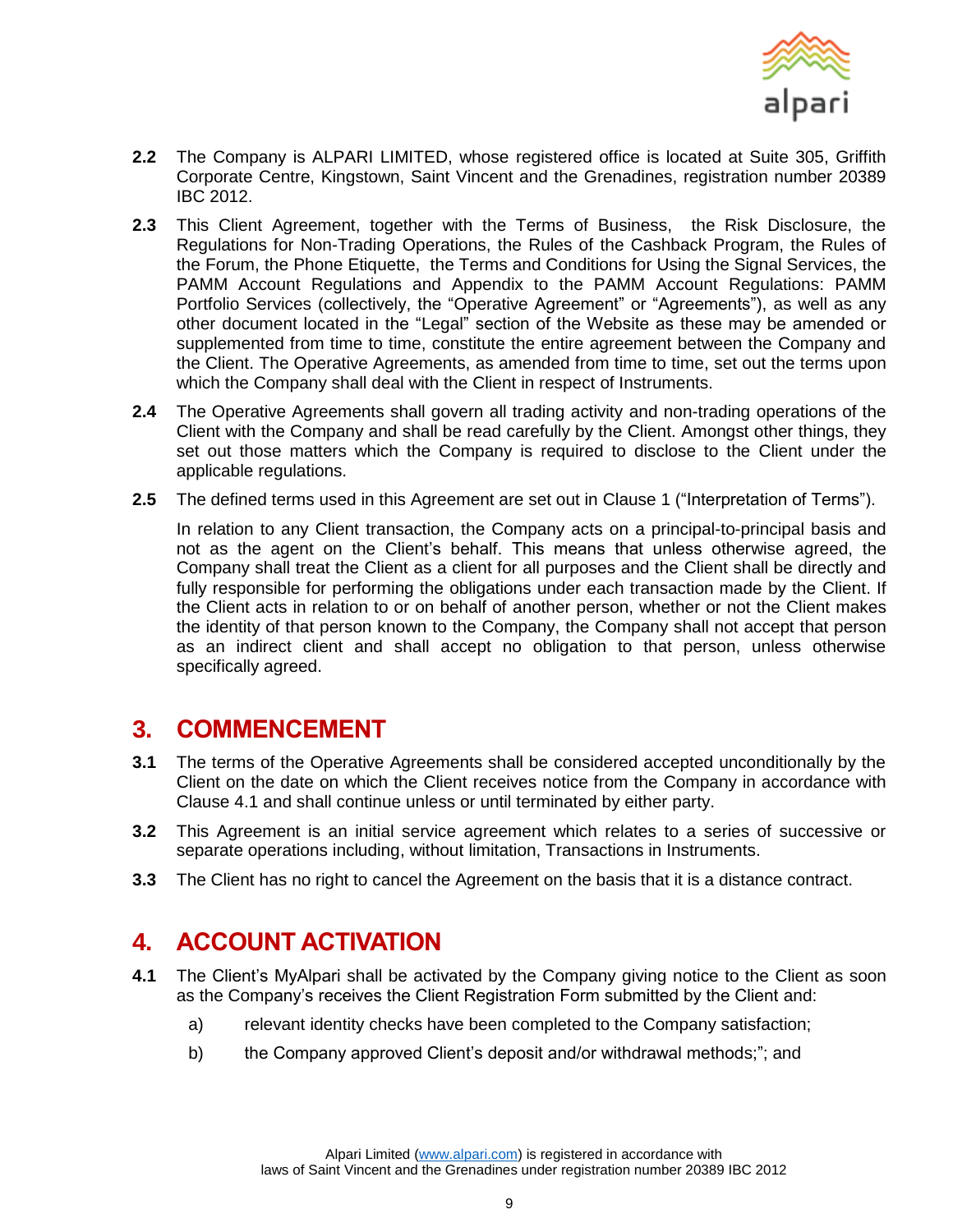

- c) the Operative Agreements have been accepted by the Client.
- **4.2** The Company reserves the right at its absolute discretion to accept or reject the Client subject to all documentation requested has been received by the Company, properly and fully completed by the Client.
- **4.3** The Company has the right to request minimum initial deposit to allow the Client to start using his Trading Account.
- **4.4** Following the account activation, the Client shall be able to view the amount due to him/her as account balance in MyAlpari at all times and shall have the right to withdraw the same, on demand.

## <span id="page-9-0"></span>**5. SERVICES**

- <span id="page-9-1"></span>**5.1** Subject to the Client's obligations under the Operative Agreements being fulfilled and any other rights of the Company herein in the Operative Agreements, the Company shall offer the following Services to the Client:
	- a) Receive and transmit orders or execute (on an own account basis) orders for the Client in financial instruments.
	- b) Provide Foreign Currency Services provided they are associated with the provision of the Investment Service of Clause [5.1a\)](#page-9-1) herein.
	- c) Provide safekeeping and administration of financial instruments for the account of Client (as and if applicable), including custodianship and related services such as cash/collateral management, as described in Clause [7](#page-12-0) herein.
	- d) Provide the Clients access to Investment Research data which may be relevant for Clients' consideration;
- **5.2** Subject to the Client's obligations under the Operative Agreements being fulfilled, the Company may enter into Transactions with the Client in Instruments specified on the Company Website.
- **5.3** The Company shall carry out all Transactions with the Client on an execution-only basis. The Company is entitled to execute Transactions notwithstanding that a Transaction may be not suitable for the Client.
- **5.4** The Company is under no obligation, unless otherwise agreed in the Operative Agreements, to monitor or advise the Client on the status of any Transaction; to make margin calls; or to close out any Client's Open Positions.
- **5.5** The Client shall not be entitled to ask the Company to provide investment advice or to make any statements of opinion to encourage the Client to make any particular Transaction.
- **5.6** The Company shall not provide physical delivery of the underlying asset of an Instrument in relation to any Transaction. Profit or loss in the Currency of the Trading Account is deposited in/withdrawn from the Trading Account once the Transaction is closed.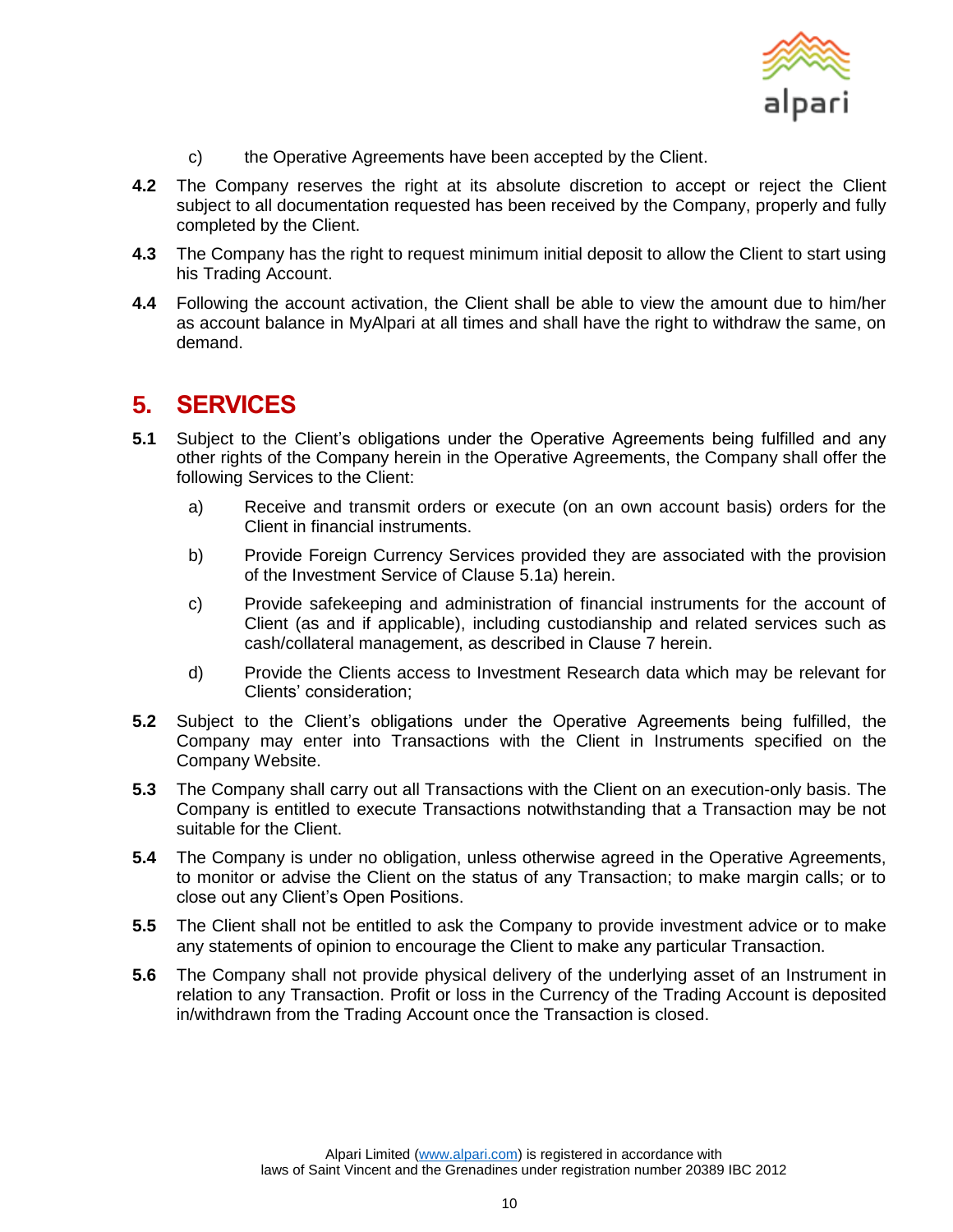

- **5.7** The Company shall not provide personal recommendations or advice on the merits of any specific Transactions.
- **5.8** The Company may from time to time and at its discretion provide information and recommendations in newsletters which it may post on its Website or provide to subscribers via its Website or otherwise. Where it does so:
	- a) this information is provided solely to enable the Client to make his/her own investment decisions and does not amount to investment advice;
	- b) if the document contains a restriction on the person or category of persons for whom that document is intended or to whom it is distributed, the Client agrees that he shall not pass it on to any such person or category of persons;
	- c) the Company gives no representation, warranty or guarantee as to the accuracy of completeness of such information or as to the tax consequences of any Transaction;
	- d) The Company does not make representations as to the time of receipt by the Client and cannot guarantee that he shall receive such information at the same time as other Clients. Any published research reports or recommendations may appear in one or more screen information service.
	- e) It is provided solely to assist the Client to make the Client's own investment decisions and does not amount to investment advice or unsolicited financial promotions to the Client.
	- f) It does not necessarily take into consideration the relevant legislative or regulatory framework of the country where the Client is resident and it is the Client's responsibility to ensure compliance therewith.
- **5.9** The Company shall have the right to request and the Client shall be obliged to provide information about the Client's knowledge and experience in the investment field so that it can assess whether the service or product envisaged is appropriate for the Client. If the Client elects not to provide such information to the Company or if the Client provides insufficient information, the Company shall not be able to determine whether the service or product envisaged is appropriate for the Client. The Company shall assume that information about his/her knowledge and experience provided from the Client to the Company is accurate and the Company shall have no responsibility to the Client if such information is incomplete or misleading or changes or becomes inaccurate unless the Client has informed the Company of such changes.
- **5.10** The Company reserves the right, at its discretion, at any time to refuse to provide the Services to the Client and the Client agrees that the Company shall have no obligation to inform the Client of the reasons. The Company further reserves the right to suspend, delay and/or amend the provision of any Services in the event of Abnormal Market Conditions.
- **5.11** All trade Requests are subject to size considerations. If the requested trade size is larger than the Company is able to fill at any particular moment due to market conditions, then the Order may be executed partially or the entire trade or Order may be rejected at the Company's sole discretion.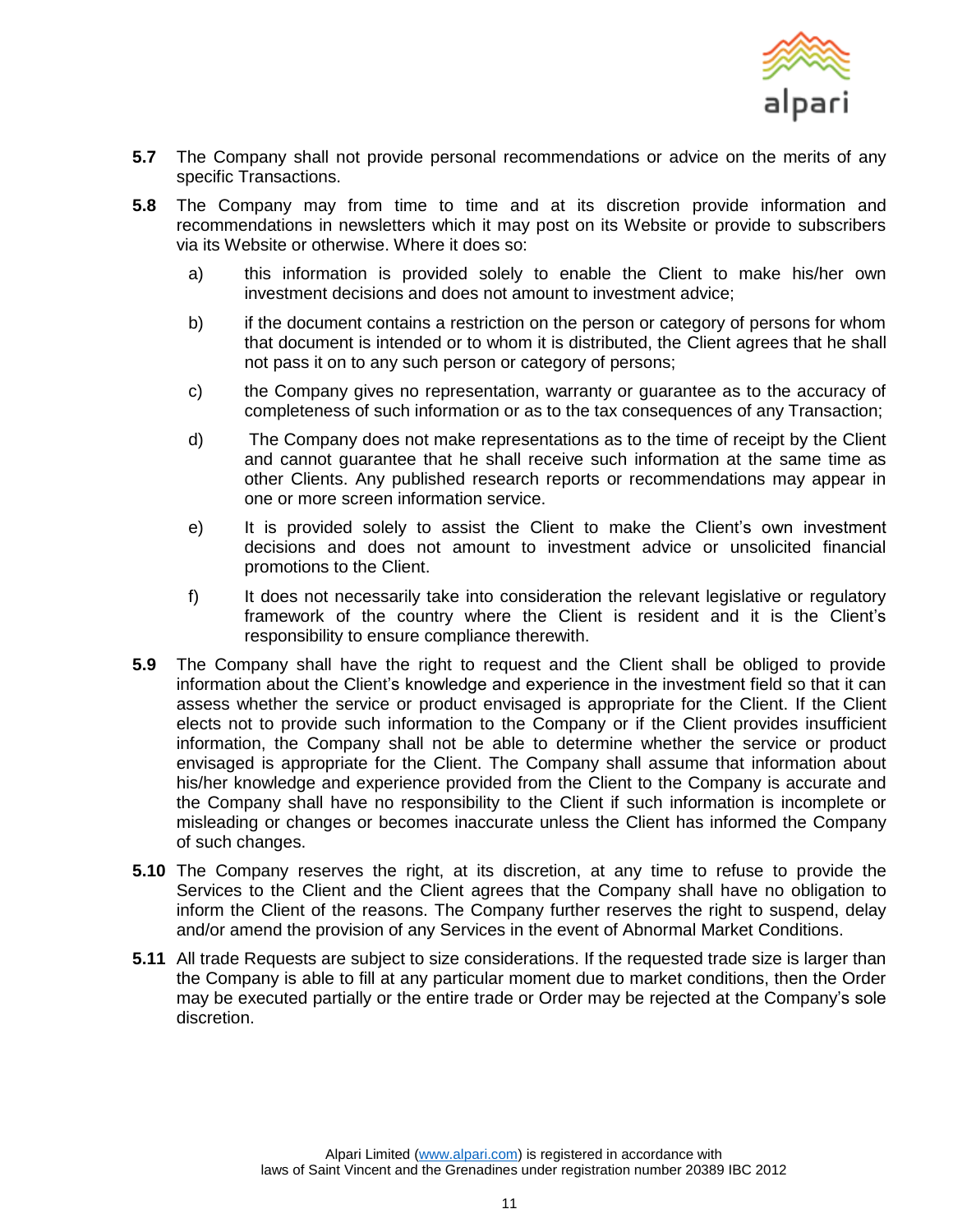

- **5.12** Market commentary, news, or other information are subject to change and may be withdrawn at any time without notice.
- **5.13** The Client understands, confirms and accepts herein that any and/or all of his/her trading history in MetaTrader 4 and/or MetaTrader 5 Platforms may at any time and without prior written consent and/or notice to the Client, further be archived by the Company to a single summarized line in the respective MetaTrader 4 and/or MetaTrader 5 trading account, where such trading history records exceed a timeframe of one (1) month.
- **5.14** The Client further understands, confirms and accepts herein that such archived trading and non-trading history shall be accessible and/or downloadable at any time from and/or within the Client's MyAlpari.
- **5.15** The Company hereby confirms that Client's archived original trading history records from MetaTrader 4 and MetaTrader 5 Platforms within the Client's MyAlpari shall be accessible and/or downloadable by the Client at any time through his/her MyAlpari.
- **5.16** The Company hereby confirms that all Client records and/or trading and non-trading activity, current and/or past and/or archived shall be maintained for at least seven (7) years after the termination of the business relationship with the Client and as per applicable legislative requirements.
- **5.17** The Company reserves the right to suspend, close, or unwind any Transaction which has resulted from any misconfiguration, technical error, or if the Company suspects any fraud, manipulation, arbitrage, or other forms of deceitful or fraudulent activity on the Client's account or multiple accounts with the Company or otherwise related or connected to any and/or all Transactions. Under such circumstances, the Company shall be entitled to withdraw any profits and charge any costs which it deems, in its sole discretion, to have been inappropriately gained and shall not be liable for the cancelation of any Transaction or profits or in the event of any damages or losses which may result from the suspension, closure or unwinding.
- **5.18** In accordance with common reporting standards, the Client agrees to submit to the Company all the necessary information about the Client (name, address, jurisdiction of residence, date and place of the birth, account number of the Client, and any necessary additional documents and information at the request of the Company). The Client agrees to transfer his/her personal data to the Company, which is registered as a data controller according to the law, for identification, administrative, and business purposes necessary for the Company to fulfil its legal and contractual obligations under this and other agreements between the parties, with rights to transfer such personal data to auditors, lawyers, financial consultants, and other service providers and counter-agents contracted by the Company.

## <span id="page-11-0"></span>**6. CONFLICTS OF INTEREST AND MATERIAL INTERESTS**

**6.1** When the Company deals with or on behalf of the Client, the Company, an associate, or some other person connected or affiliated with the Company, may have an interest, relationship, or arrangement that is material in relation to the transaction concerned or that conflicts with the Client's interest. By way of example only, when the Company deals with a transaction for or on behalf of the Client the Company may be: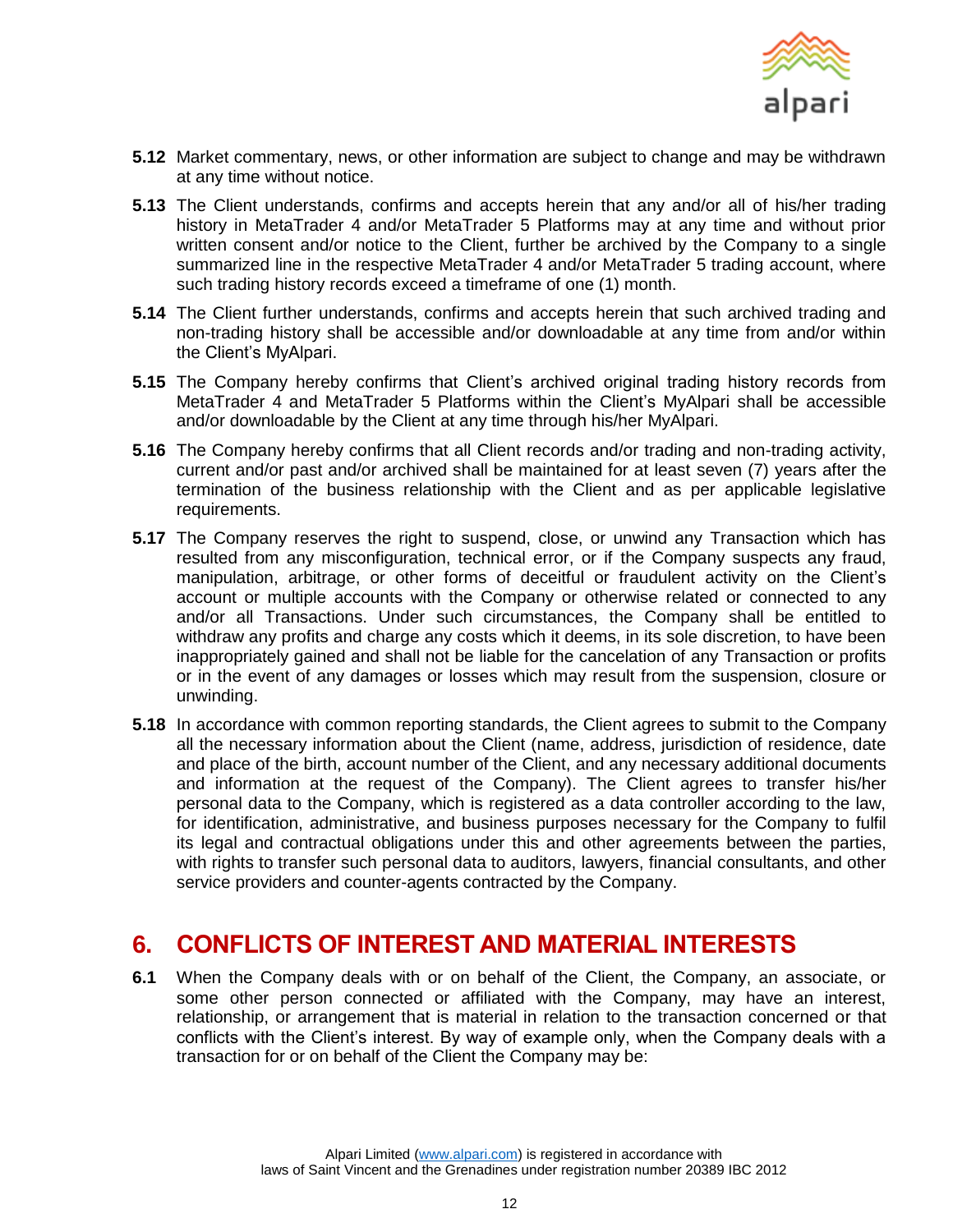

- a) dealing in the respective Instrument as principal for the Company's own account by selling to or buying the Instrument from the Client; and/or
- b) matching the Client's transaction with that or another client by acting on such other client's behalf as well as on the Client's behalf; and/or
- c) dealing in the Instrument which the Company offers to the Client (including holding a long or short position); and/or
- d) advising and providing other services to associates or other clients of the Company who may have interests in investments or underlying assets which conflict with the Client's interests.
- **6.2** The Client consents to and authorizes the Company to deal with or on behalf of the Client in any manner which the Company considers appropriate, notwithstanding any conflict of interest or the existence of any material interest in a transaction, without prior notice to the Client. The Company's employees are required to comply with a policy of independence and to disregard any such material interest or conflict of interest when advising the Client.

## <span id="page-12-0"></span>**7. COMMISSIONS, CHARGES AND OTHER COSTS**

- **7.1** The Client shall be obliged to pay the Company the commissions, charges and other costs set out in the Trading Conditions Section Contracts Specifications. The Company shall display all current commissions, charges and other costs on its Website.
- **7.2** The Company may vary commissions, charges and other costs from time to time without prior Written Notice to the Client. All changes in commissions, charges and other costs are displayed on the Company's Website and posting on the Website shall be considered due notice.
- **7.3** The Company may from time to time deal on the Client's behalf with persons with whom the Company has a soft commission agreement which permits the Company (or another member of the Company group) to receive goods or services in return for transacting investment business with such persons or others. It is the policy of the Company in relation to such agreements to ensure that such arrangements operate in the best interest of the Client as far as practicable, for example, because the arrangements allow access to information or other benefits which would not otherwise be available.
- **7.4** The Client accepts to be notified if the Company pays commissions/fees to any third party who introduced him or who acts on the Client's behalf.
- **7.5** The Client agrees in the event that his/her remaining Trading Account Balance is up to 1 EUR/USD or the equivalent to EUR/USD per account and his/her Trading Account is closed or inactive for more than 90 calendar days, then the Company shall have the right to deduct this remaining Trading Account Balance and use it for charity purposes at its absolute discretion.
- **7.6** The Client undertakes to pay all stamp expenses relating to this Agreement and any documentation which may be required for the carrying out of the Transactions.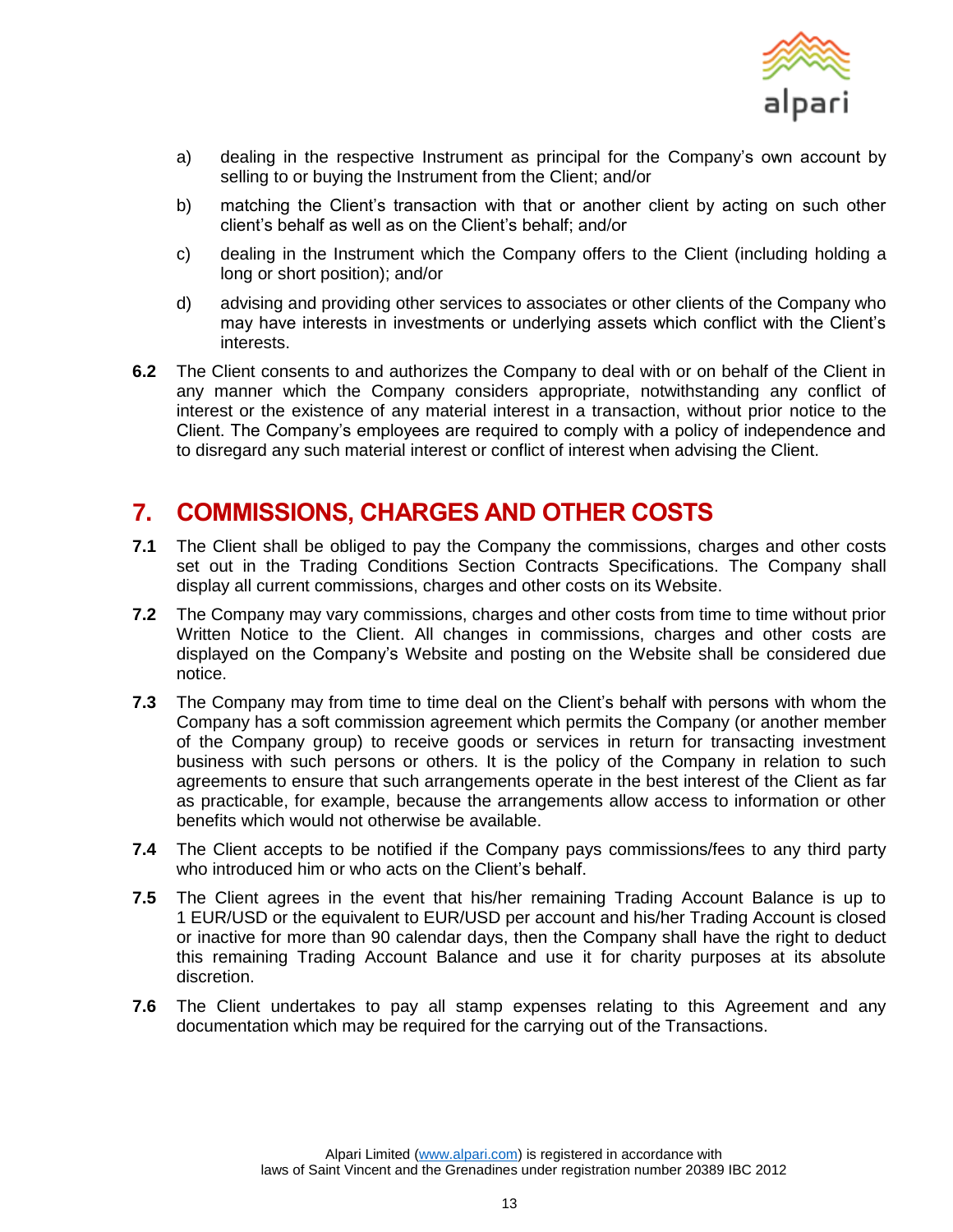

- **7.7** The Client shall be solely responsible for all filings, tax returns and reports on any Transactions which should be made to any relevant authority, whether governmental or otherwise, and for payment of all taxes (including but not limited to any transfer or value added taxes), arising out of or in connection with any Transaction.
- **7.8** In case the Client performs a withdrawal request without any trading activity from the last deposit made or if any other form of abuse is found the Company reserves the right to:
	- a) charge the Client the equivalent amount of any deposit fees incurred, or
	- b) 3% of the total withdrawal amount.

The Client shall be notified via email about processed withdrawal request and applied charges.

- **7.9** In case the Client does not have any trading activity on all Clients Trading Accounts for a period equal to 6 (Six) consecutive calendar months or more starting from the last Clients trading activity, the Company on a monthly basis may charge at its sole discretion the Client an amount of 5 USD or the equivalent to USD per account, depending on the Client's Trading Account currency.
- **7.10** Client's funds are held on the Company's accounts including segregated accounts opened in the Company's name for holding Client funds separate from the Company's funds.
- **7.11** The Client acknowledges and agrees that the Company will not pay interest to the Client on funds located on Client accounts.

## <span id="page-13-0"></span>**8. CURRENCY AND PAYMENTS**

- **8.1** The Company is entitled, without prior notice to the Client, to make any currency conversions which the Company considers necessary or desirable for the purposes of complying with its obligations or exercising its rights under the Operative Agreements or any Transaction. Any such conversion shall be effected by the Company in such manner and at such rates as the Company may in its discretion determine, having regards to the prevailing rates for freely convertible currencies.
- **8.2** All foreign currency exchange risk arising from any Transaction or from the compliance by the Company with its obligations or the exercise by it of its rights under the Operative Agreements will be borne by the Client.
- **8.3** The Client may deposit funds to his/her Trading Account at any time.
- **8.4** Funds deposits and withdrawals to/from the Trading Account shall be governed by the Regulations for Non-Trading Operations.
- **8.5** If the Client has an obligation to pay any amount to the Company which exceeds the Equity on his/her Trading Account, the Client shall pay the amount representing the excess within 2 working days of the obligation arising.
- **8.6** The Client acknowledges and agrees (without prejudice to any of the Company's other rights under the Agreement to close out the Client's Open Positions and exercise other default remedies against the Client) that where a sum is due and payable to the Company in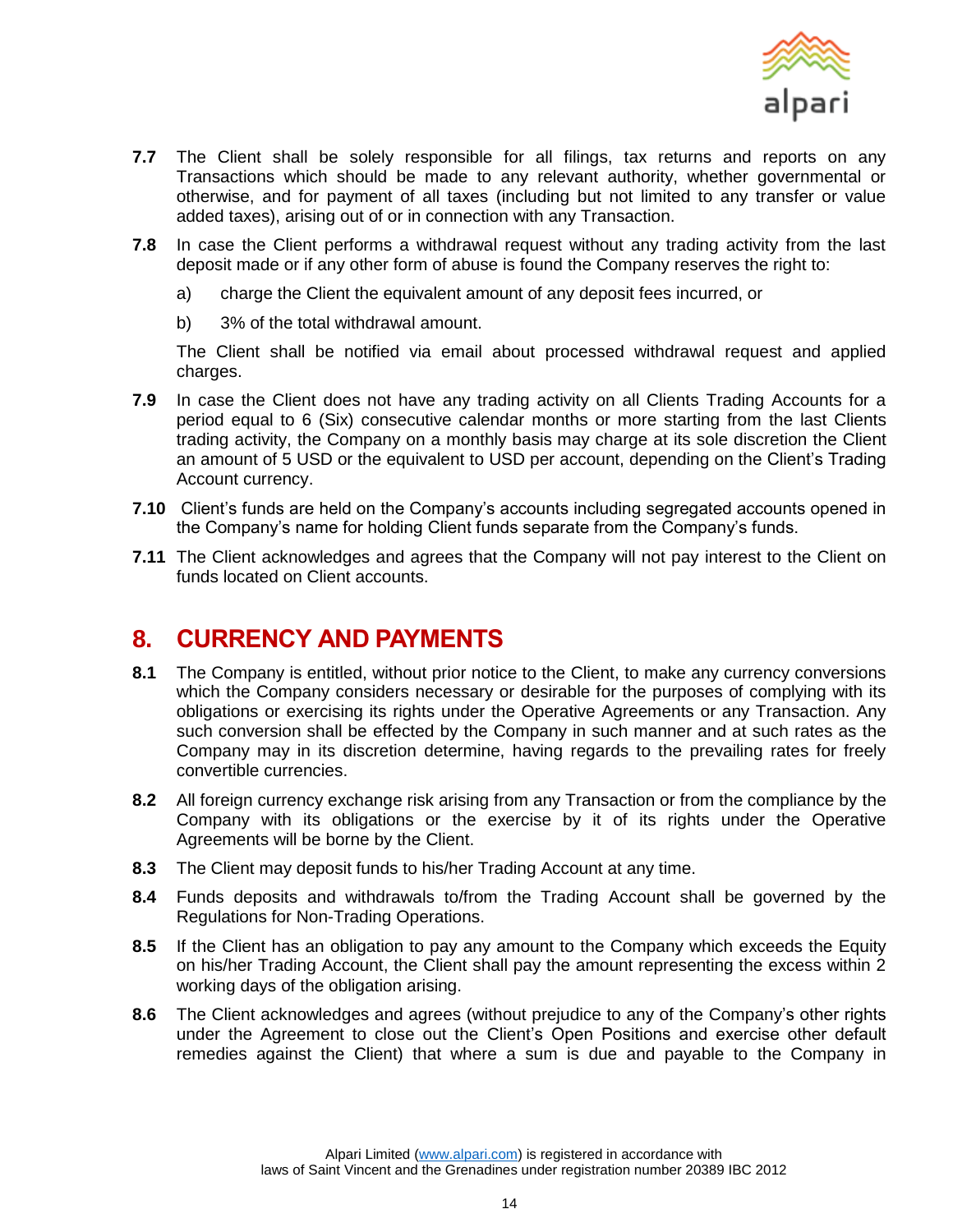

accordance with the Agreement and sufficient cleared funds have not yet been credited to the Client's Trading Account, the Company shall be entitled to treat the Customer as having failed to make a payment to the Company and to exercise its rights under the Agreement.

**8.7** The Company shall update on a regular basis the available payment system on the deposit & withdrawal section. The availability of each payment system may differ depending on country of residence therefore the payment systems available shall be located in the Client's MyAlpari.

## <span id="page-14-0"></span>**9. LIMITATIONS OF LIABILITY AND INDEMNITY**

- **9.1** In the event the Company provides advice, information or recommendations to the Client, the Company shall not be responsible for the profitability of such advice, information or recommendations. The Client acknowledges that the Company shall not, in the absence of its fraud, willful default or gross negligence, be liable for any losses, costs, expenses or damages suffered by the Client arising from any inaccuracy or mistake in any information given to the Client including, without limitation, information relating to any Transactions. Subject to the right of the Company to void or close any Transaction in the specific circumstances set out the Operative Agreements, any Transaction following such inaccuracy or mistake shall nonetheless remain valid and binding in all respects on both the Company and the Client.
- **9.2** The Company shall not be liable for any loss or expense incurred by the Client in connection with, or directly or indirectly arising from:
	- a) any error or failure in the operation of the Trading Platform or any delay caused by the Client Terminal;
	- b) Transactions made via the Client Terminal;
	- c) any failure by the Company to perform any of its obligations under the Operative Agreements as a result of a cause beyond its control; or
	- d) acts, omissions or negligence of any third party.
- **9.3** The Client shall indemnify the Company and keep the Company indemnified on demand in respect of all liabilities, costs, claims, demands and expenses of any nature whatsoever which the Company suffers or incurs as a direct or indirect result of any failure by the Client to perform any of the Client's obligations under the Operative Agreements.
- **9.4** The Company shall in no circumstances be liable to the Client for any consequential special or indirect losses, loss of profits, loss of opportunity (including in relation to subsequent market movements), costs, expenses or damages the Client may suffer in relation to the Operative Agreements, unless otherwise agreed in the Terms of Business.

## <span id="page-14-1"></span>**10. COMMUNICATIONS**

**10.1** The rules of communication between the Client and the Company are set out in the Terms of Business.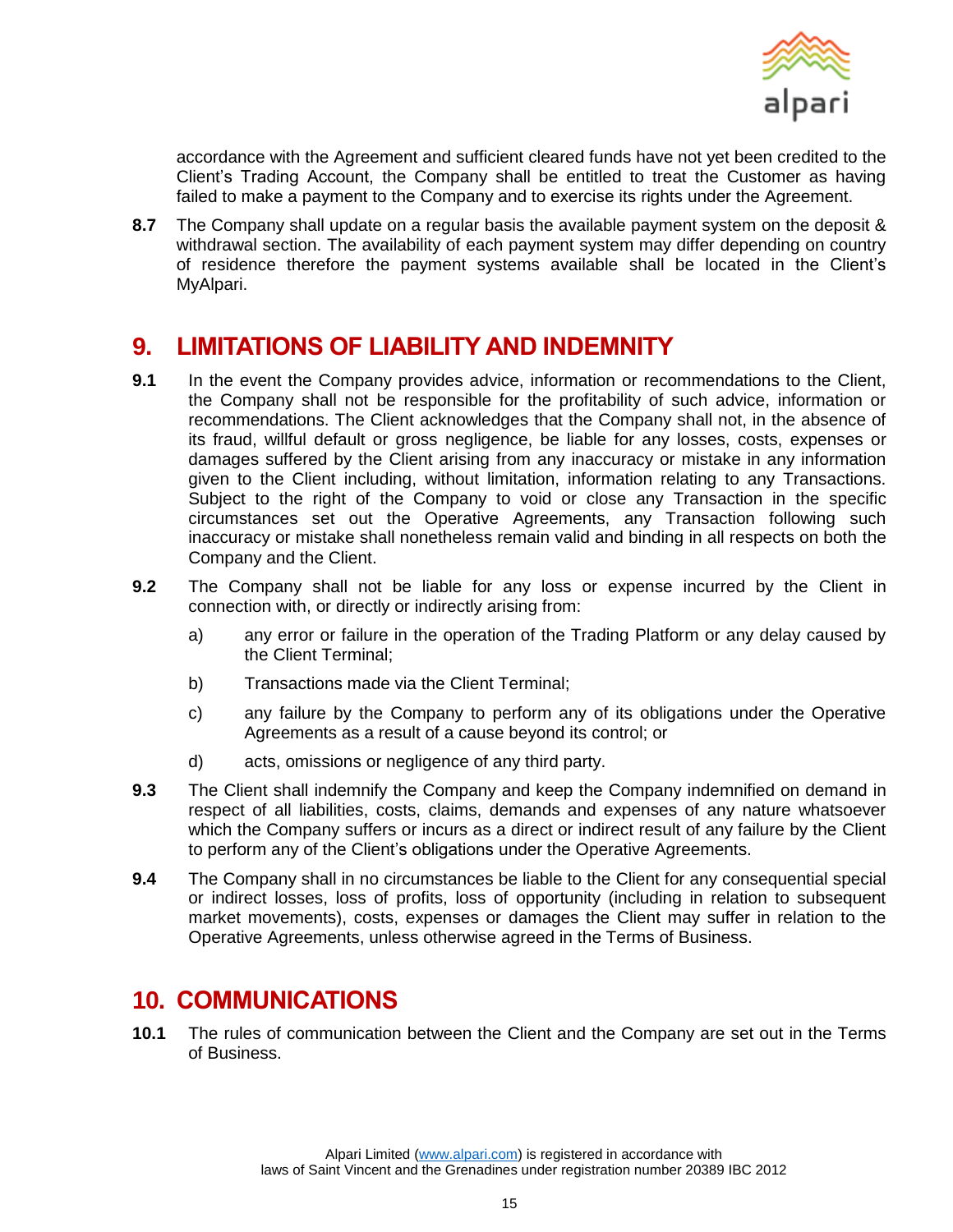

**10.2** The Client shall give Instructions and Requests only via the Client Terminal, in accordance with the Terms of Business.

## <span id="page-15-0"></span>**11. WRITTEN NOTICE**

- **11.1** Any Written Notice given under this Agreement may be made as follows:
	- a) Trading Platform internal mail;
	- b) email;
	- c) post; or
	- d) information published on the Company news section on the Website.
- **11.2** All contact details provided by the Client, e.g. address or email address as last notified shall be used as applicable. The Client agrees to accept any notices or messages from the Company at any time.
- **11.3** Any such Written Notice shall be deemed to have been served:
	- a) if sent by email, within one hour after emailing it;
	- b) if sent by Trading Platform internal mail, immediately after sending it;
	- c) if sent by post, seven calendar days after posting it;
	- d) if posted on the Company news section on the Website, within one hour after it has been posted.

## <span id="page-15-1"></span>**12. AMENDMENT AND TERMINATION**

- **12.1** The Client acknowledges that the Company has the right to unilaterally modify the terms and conditions of the Operative Agreements at any time and at its sole discretion, giving to the Client Written Notice by email and/or by posting the modification on the Company Website.
- **12.2** Both parties to the Agreement can terminate this Agreement by giving such notice in Writing to the other Party.
- **12.3** Upon termination of this Agreement, the Company shall be entitled without prior notice to the Client to cease to grant the Client access to the Trading Platform.
- **12.4** Upon termination of this Agreement, all amounts payable by the Client to the Company shall become immediately due and payable including (but without limitation):
	- a) all outstanding fees, charges and commissions;
	- b) any dealing expenses incurred by terminating this Agreement and charges incurred for transferring the Client's investments to another investment firm; and
	- c) any losses and expenses realized in closing out any Transactions or settling or concluding outstanding obligations incurred by the Company on the Client's behalf.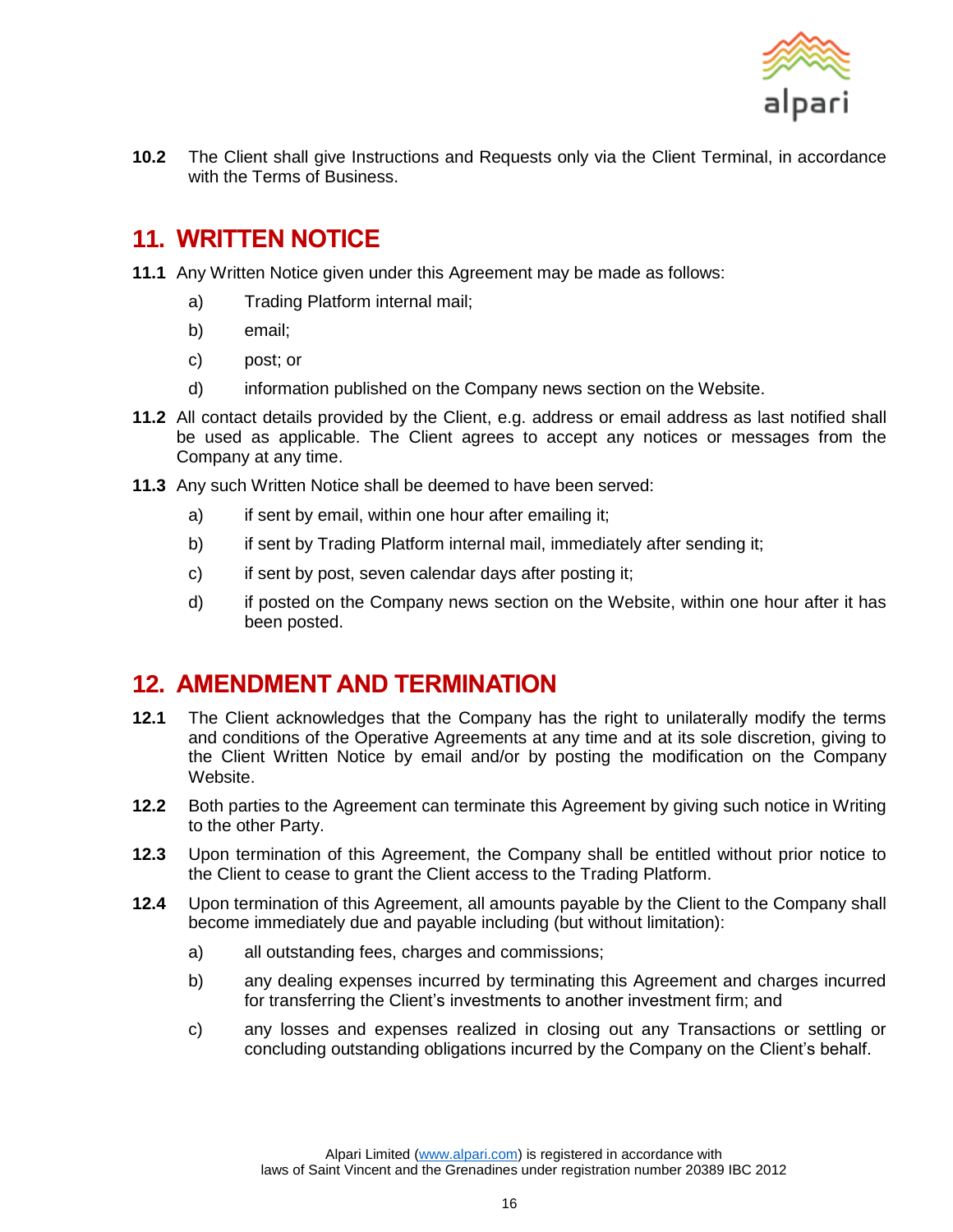

**12.5** The Company, under the terms and conditions of Operative Agreements, reserves the right at its absolute discretion, to disable the Client's account without prior notice in case it places abnormal number of erroneous requests which creates an extra-load to the Company's servers and can cause negative trading experience to the other clients of the respective servers. Erroneous requests may include but not limited to invalid stops or modifications, wrong TP or SL, over limit volume or number of orders, requests with not enough account funds and others.

## <span id="page-16-0"></span>**13. PERSONAL DATA AND RECORDING OF TELEPHONE CALLS**

- **13.1** The Company may use, store or otherwise process personal information provided by the Client in connection with the provision of the Services.
- **13.2** If the Client is an individual, the Company is obliged to supply the Client, on request, with a copy of personal data which it holds about the Client (if any), provided that the Client pays a fee.
- **13.3** By entering into this Agreement, the Client expressly consents to the Company transmitting the Client's Information to any third parties which may require same in order to effectively implement the Services or effectively executing any operational function performed to the Company to Client (e.g. refunding the Client his money).
- **13.4** Telephone conversations between the Client and the Company may be recorded. Any recordings shall be and remain the sole property of the Company and will be accepted by the Client as conclusive evidence of the Instructions/Requests or conversations so recorded. The Client agrees that the Company may deliver copies of transcripts of such recordings to any court, regulatory or government authority.

## <span id="page-16-1"></span>**14. CONSENT TO DIRECT CONTACT**

**14.1** The Client accepts that the Company, for the purpose of marketing financial services and products, may, from time to time, make direct contact with the Client by telephone or otherwise.

## <span id="page-16-2"></span>**15. CONFIDENTIALITY AND WAIVER**

- **15.1** The information which the Company holds about the Client is confidential and shall not be used for any purpose other than in connection with the provision of the Services. Information of a confidential nature shall be treated as such provided that such information is not already in the public domain or in the legal possession of the Company and was not subject to an obligation of confidence or non-disclosure at the moment of its receipt by the Company. Information of a confidential nature shall only be disclosed to any person, in the following circumstances:
	- a) where required by law or as requested by regulatory and enforcement authorities, courts and similar bodies which have jurisdiction over the Company;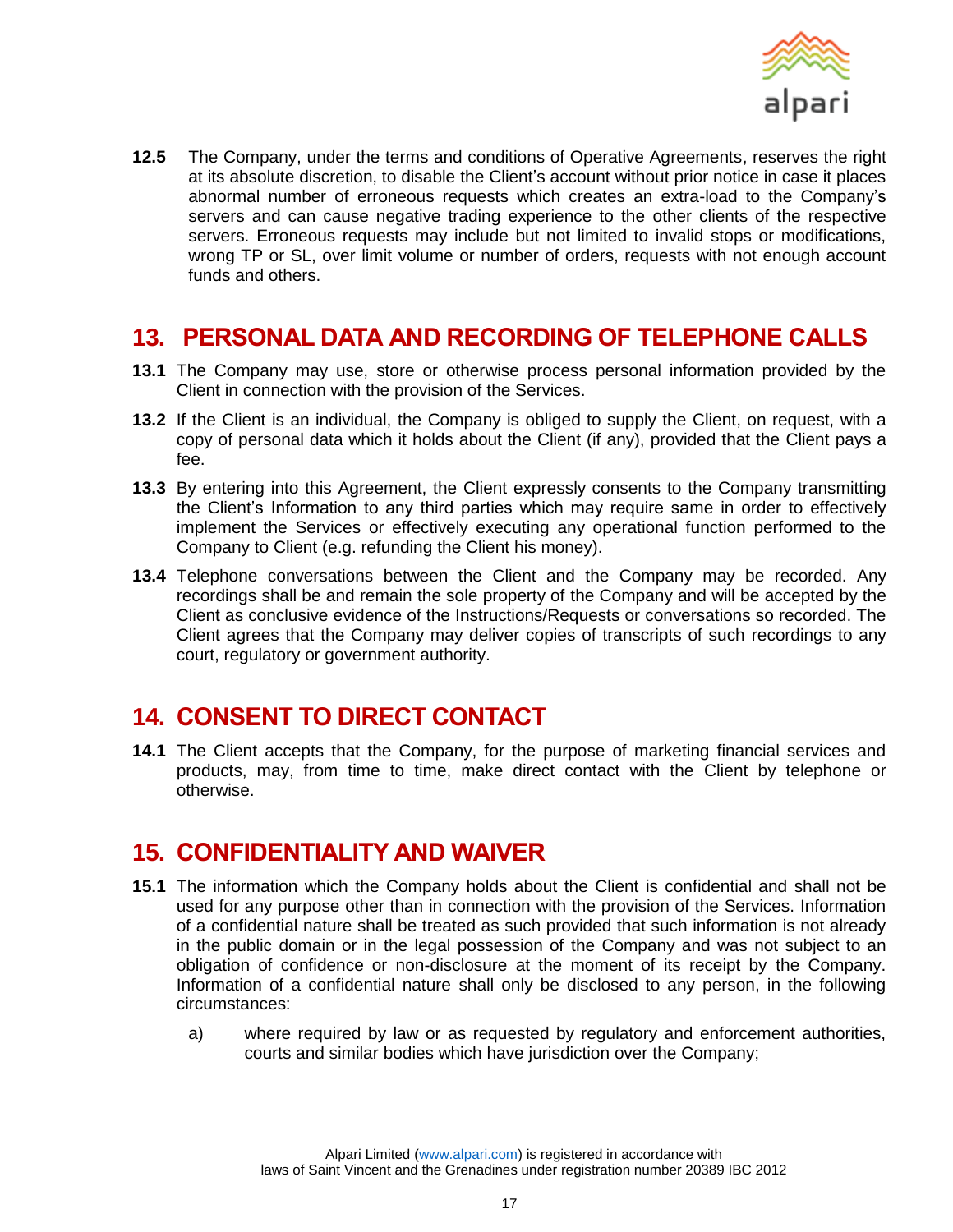

- b) to investigate or prevent fraud or other illegal activity;
- c) to those members of the Company personnel who require information thereof for the performance of their duties under the Operative Agreements or to any third party in connection with the provision of Services to the Client by the Company;
- d) for purposes ancillary to the provision of the Services or the administration of the Client's Trading Account, including, without limitation, for the purposes of credit or identification enquiries or assessments;
- e) at the Client's request or with the Client's consent;
- f) to the Company's consultants, lawyers, auditors, provided that in each case the relevant professional shall be informed about the confidential nature of such information and commit to the confidentiality herein obligations as well;
- g) in judicial proceeding between the Company and the Client;
- h) in any public dispute between the Company and the Client.

## <span id="page-17-0"></span>**16. TIME OF ESSENCE**

**16.1** The time periods of fulfillment by the Client and the Company of their obligations shall be an essential condition of all Operative Agreements Time.

## <span id="page-17-1"></span>**17. DEFAULT**

- **17.1** Each of the following constitutes an "Event of Default":
	- a) the failure of the Client to provide any Initial Margin and/or Hedged Margin, or other amount due under the Operative Agreements;
	- b) the failure of the Client to perform any obligation due to the Company;
	- c) the initiation by a third party of proceedings for the Client's bankruptcy (if the Client is an individual) or for the Client's winding-up or for the appointment of an administrator or receiver in respect of the Client or any of the Client's assets (if the Client is a company) or (in both cases) if the Client makes an arrangement or composition with the Client's creditors or any procedure which is similar or analogous to any of the above is commenced in respect of the Client;
	- d) where any representation or warranty made by the Client in Clause [18](#page-18-0) herein is or becomes untrue;
	- e) the Client is unable to pay the Client's debts when they fall due;
	- f) the Client (if the Client is an individual) dies or becomes of unsound mind; or
	- g) any other circumstance where the Company reasonably believes that it is necessary or desirable to take any action set out in Clause [17.2](#page-18-1) herein.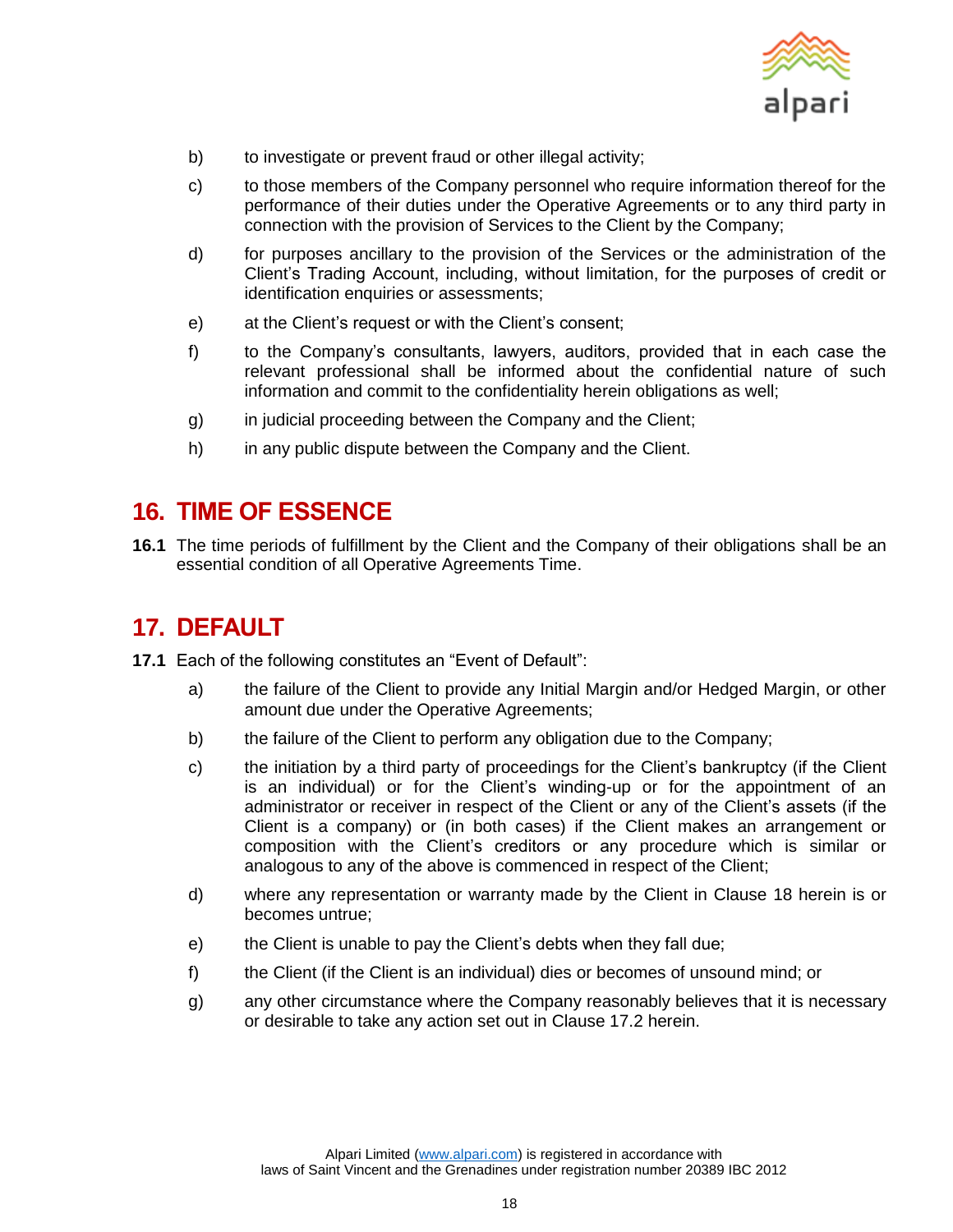

- h) the Client attempts and/or performs any of the actions which shall be determined by the Company as fraud, manipulation, swap-arbitrage or other forms of deceitful or fraudulent activity in the Client's account or accounts with the Company;
- i) The Client has carried out trading:
	- which can be characterized as excessive without a legitimate intent, to profit from market movements;
	- while relying on price latency or arbitrage opportunities;
	- which can be considered as market abuse;
- <span id="page-18-1"></span>**17.2** If an Event of Default occurs the Company may, at its absolute discretion, at any time and without prior Written Notice, take one or more of the following steps:
	- a) close out all or any of the Client's Open Positions at current Quotes;
	- b) debit the Client's Trading Account(s) for the amounts which are due to the Company;
	- c) close any or all of the Client's Trading Accounts held with the Company;
	- d) refuse to open new Trading Accounts for the Client;
	- e) adjust the Client's trading account balance to remove illicit profit.

## <span id="page-18-0"></span>**18. REPRESENTATIONS AND WARRANTIES**

- <span id="page-18-2"></span>**18.1** The Client represents and warrants to the Company, and agrees that each such representation and warranty is deemed repeated each time the Client gives an Instruction or Request by reference to the circumstances prevailing at such time, that:
	- a) the information provided by the Client to the Company in the Client Registration Form and the Operative Agreements and at any time thereafter is true, accurate and complete in all material respects;
	- b) the Client has read and fully understood the terms of the Operative Agreements including the Risk Acknowledgement and Disclosure;
	- c) the Client is duly authorized to enter into the Operative Agreements, to give Instructions and requests and to perform its obligations thereunder;
	- d) the Client acts as principal;
	- e) the Client is an individual who has completed a Client Registration Form or, if the Client is a company, the person who has completed a Client Registration" Form on the Client's behalf is duly authorized to do so;
	- f) all actions performed under the Operative Agreements shall not violate the applicable regulations or any law, ordinance, charter, by-law or rule applicable to the Client or to the jurisdiction in which the Client is resident, or any agreement by which the Client is bound or by which any of the Client's assets are affected;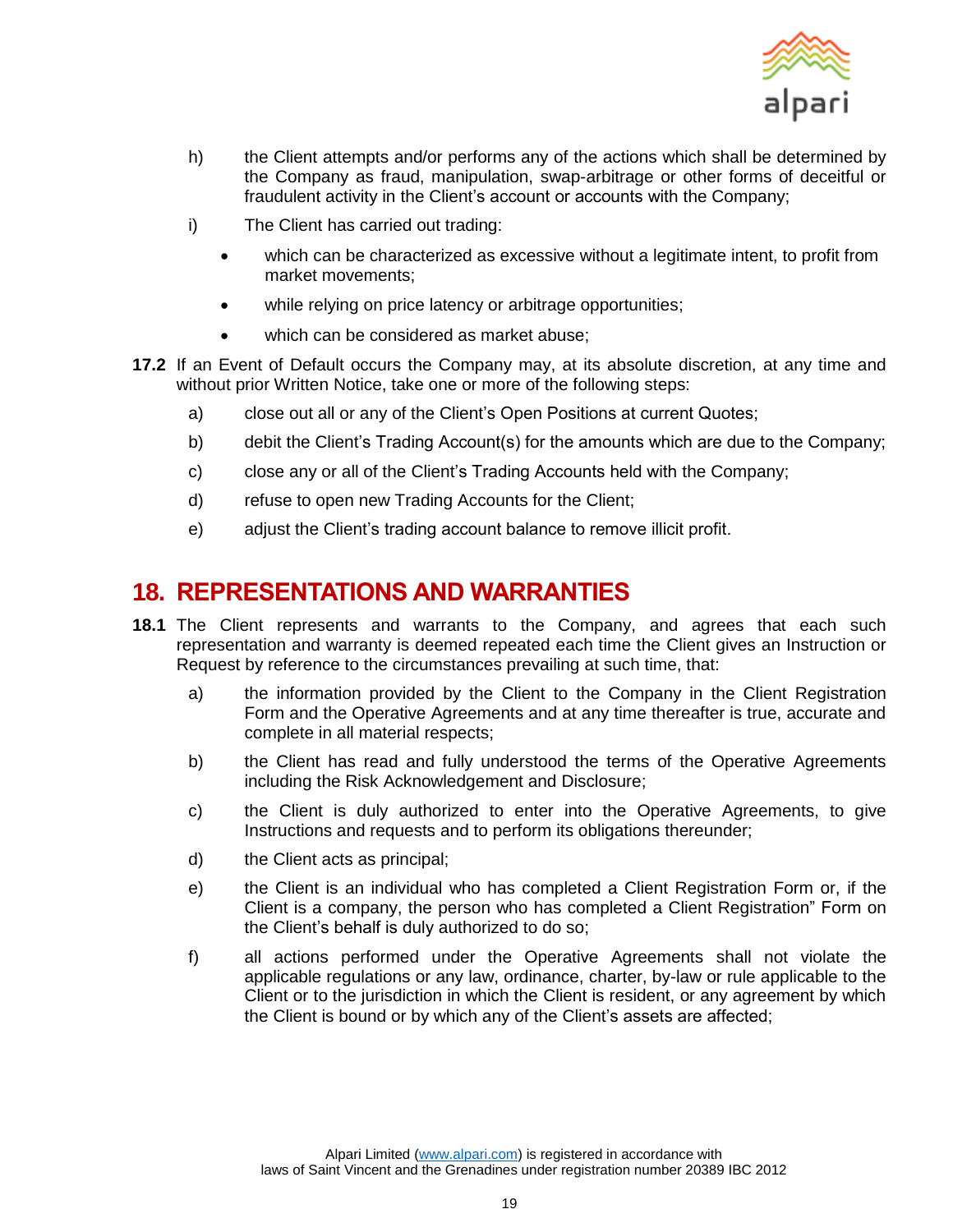

- g) the Client consents to the provision of the information of the Operative Agreements by means of the Website and/or any other means which the Company chooses at its sole discretion;
- h) the Client confirms that he/she has regular access to the internet and consents the Company provides him with information, including, without limitation, information about amendments to the terms and conditions, costs, fees, the Operative Agreements, Policies and information about the nature and risks of investments by posting such information on the Company's Website;
- i) The Client hereby represents that the purpose of his/her transactions with the Company is one or more of the following:
	- Speculative;
	- Hedging;
	- Investments;
	- Intraday Trading;
	- Manage Risk.

In the event where the purpose is other than the above, or at any stage during the course of this Agreement the purpose changes, the Client undertakes the strict obligation to notify the Company.

**18.2** In addition to all other rights and remedies available to it, the Company has the right to render any position voidable or to close out any or all positions at the current Quotes at any time, at its absolute discretion, if the Client breaches Clause [18.1](#page-18-2) herein.

## <span id="page-19-0"></span>**19. FORCE MAJEURE**

- **19.1** The Company may, in its reasonable opinion, determine that a Force Majeure Event exists, in which case the Company will, in due course, take reasonable steps to inform the Client. A Force Majeure Event includes without limitation:
	- a) any act, event or occurrence (including, without limitation, any strike, riot or civil commotion, terrorism, war, act of God, accident, fire, flood, storm, interruption of power supply, electronic, communication equipment or supplier failure, civil unrest, statutory provisions, lock-outs) which, in the Company's reasonable opinion, prevents the Company from maintaining an orderly market in one or more of the Instruments;
	- b) the suspension, liquidation or closure of any market or the abandonment or failure of any event to which the Company relates its Quotes, or the imposition of limits or special or unusual terms on the trading in any such market or on any such event.
- **19.2** If the Company determines in its reasonable opinion that a Force Majeure Event exists (without prejudice to any other rights under the Operative Agreements) the Company may without prior Written Notice and at any time take any of the following steps: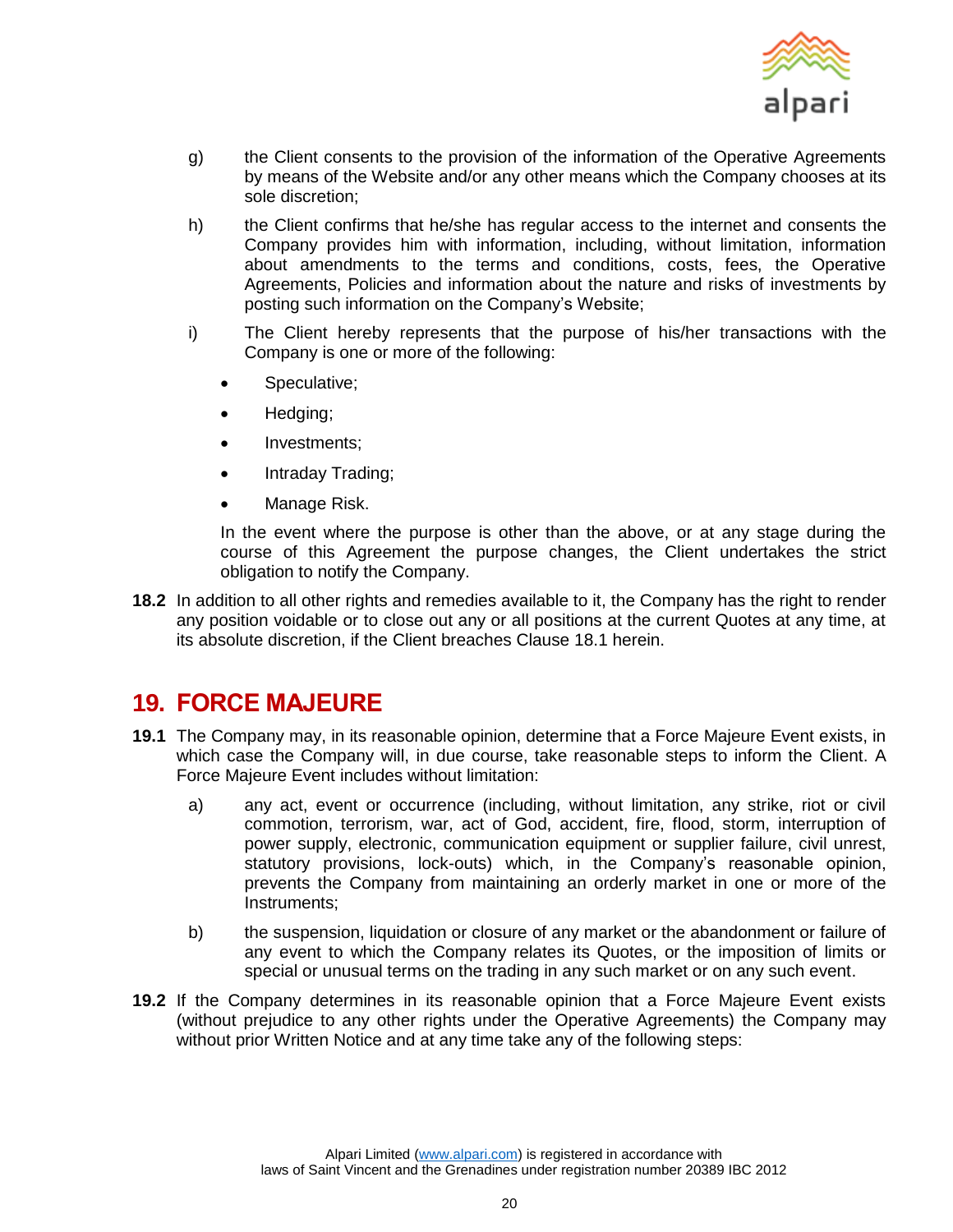

- a) increase margin requirements; or
- b) close out any or all Open Positions at such prices as the Company considers in good faith to be appropriate; or
- c) suspend or freeze or modify the application of any or all terms of the Operative Agreements to the extent that the Force Majeure Event makes it impossible or impractical for the Company to comply with them; or
- d) take or omit to take all such other actions as the Company deems to be reasonably appropriate in the circumstances with regard to the position of the Company, the Client and other clients.

#### <span id="page-20-0"></span>**20. MISCELLANEOUS**

- **20.1** The Company has the right to suspend the Client's Trading Account at any time for any good reason (including Abnormal Market Conditions) with or without Written Notice to the Client.
- **20.2** The Company reserves the right to suspend, close or unwind any Transaction which has resulted from any miss-configuration, technical error or if the Company suspects any fraud, manipulation, arbitrage or other forms of deceitful or fraudulent activity in a Client's account or multiple accounts with the Company or otherwise related or connected to any and/or all Transactions. Under such circumstances the Company shall be entitled to withdraw any profits and charge any costs which it deems, in its sole discretion, to have been inappropriately gained and shall not be liable for the cancellation of any Transaction or profits or in the event of any damages or losses which may result from the suspension, closure or unwinding.
- **20.3** In the event that a situation arises that is not covered under the Operative Agreements, the Company will resolve the matter on the basis of good faith and fairness and, where appropriate, by taking such action as is consistent with market practice.
- **20.4** No single or partial exercise of, or failure or delay in exercising any right, power or remedy (under these terms or at law) by the Company shall constitute a waiver by the Company of, or impair or preclude any exercise or further exercise of, that or any other right, power or remedy arising under the Operative Agreements or at law.
- **20.5** Any liability of the Client to the Company under the Operative Agreements may in whole or in part be released, compounded, compromised or postponed by the Company in its absolute discretion without affecting any rights in respect of that or any liability not so waived, released, compounded, compromised or postponed. A waiver by the Company of a breach of any of the terms of the Operative Agreements or of a default under these terms does not constitute a waiver of any other breach or default and shall not affect the other terms. A waiver by the Company of a breach of any of the terms of the Operative Agreements or a default under these terms will not prevent the Company from subsequently requiring compliance with the waived obligation.
- **20.6** The rights and remedies provided to the Company under the Operative Agreements are cumulative and are not exclusive of any rights or remedies provided by law.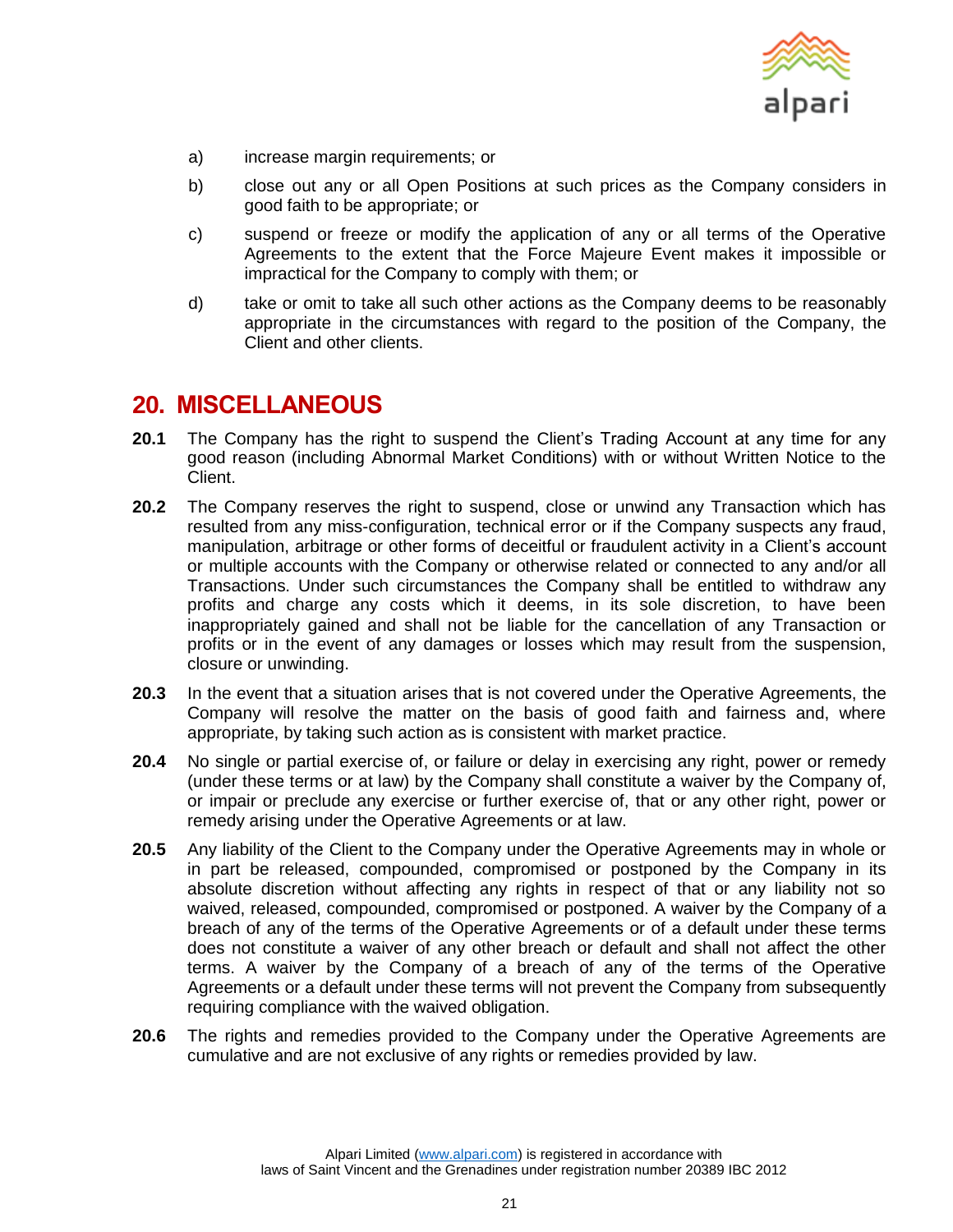

- **20.7** The Company may assign the benefit and burden of the Operative Agreements to a third party in whole or in part, provided that such assignee agrees to abide by the terms of the Operative Agreements. Such assignment shall come into effect ten Business Days following the day the Client is deemed to have received notice of the assignment in accordance with the Terms of Business.
- **20.8** If any term of the Operative Agreements (or any part of any term) shall be held by a court of competent jurisdiction to be unenforceable for any reason then such term shall, to that extent, be deemed severable and not form part of this Agreement or the Terms of Business, but the enforceability of the remainder of Operative Agreements shall not be affected.
- **20.9** The Client may not assign, charge or otherwise transfer or purport to assign, charge or otherwise transfer the Client's rights or obligations under the Operative Agreements without prior written consent of the Company and any purported assignment, charge or transfer in violation of this term shall be void.
- **20.10** The Client does not have the right to give third parties access passwords to the trading platform or MyAlpari and agrees to keep them secure and confidential.
- **20.11** All actions related to the fulfillment of the Regulations and/or the usage of logins and passwords are considered executed by the Client. The Company does not bear responsibility for the unauthorized use of registration data by third parties.
- **20.12** The Client accepts and understands that the Company's official language is the English language and the Client should always read and refer to the main Website for all information and disclosures about the Company and its activities. Translation or information provided in languages other than English in the Company's local websites is for informational purposes only and do not bind the Company or have any legal effect whatsoever, the Company having no responsibility or liability regarding the correctness of the information therein.
- **20.13** The Company, under the terms and conditions of this Agreement and in accordance with its internal policies and procedures, reserves the right in its absolute discretion, to create a dormant accounts policy and/or to impose on any dormant and/or inactive account a handling fee of 5 USD or the equivalent to USD per account per month and/or close the trading account upon and/or after the period of six (6) consecutive months of inactivity in the following cases:
	- a) Where a Client has not transacted with the Company for a period of six (6) consecutive months and the Company may deem the trading account to be dormant and/or inactivate;
	- b) Where a Client's dormant and/or inactivate account(s) has a positive cash balance, the Company reserves the right at its absolute discretion to apply and/or impose a handling fee of 5 USD or the equivalent to USD per account per month and as this may be amended from time to time by the Company;
	- c) Where a Client makes a genuine attempt to resolve their account balances, the Company reserves the right to waive any and/or all payments and/or fees at its own and absolute discretion;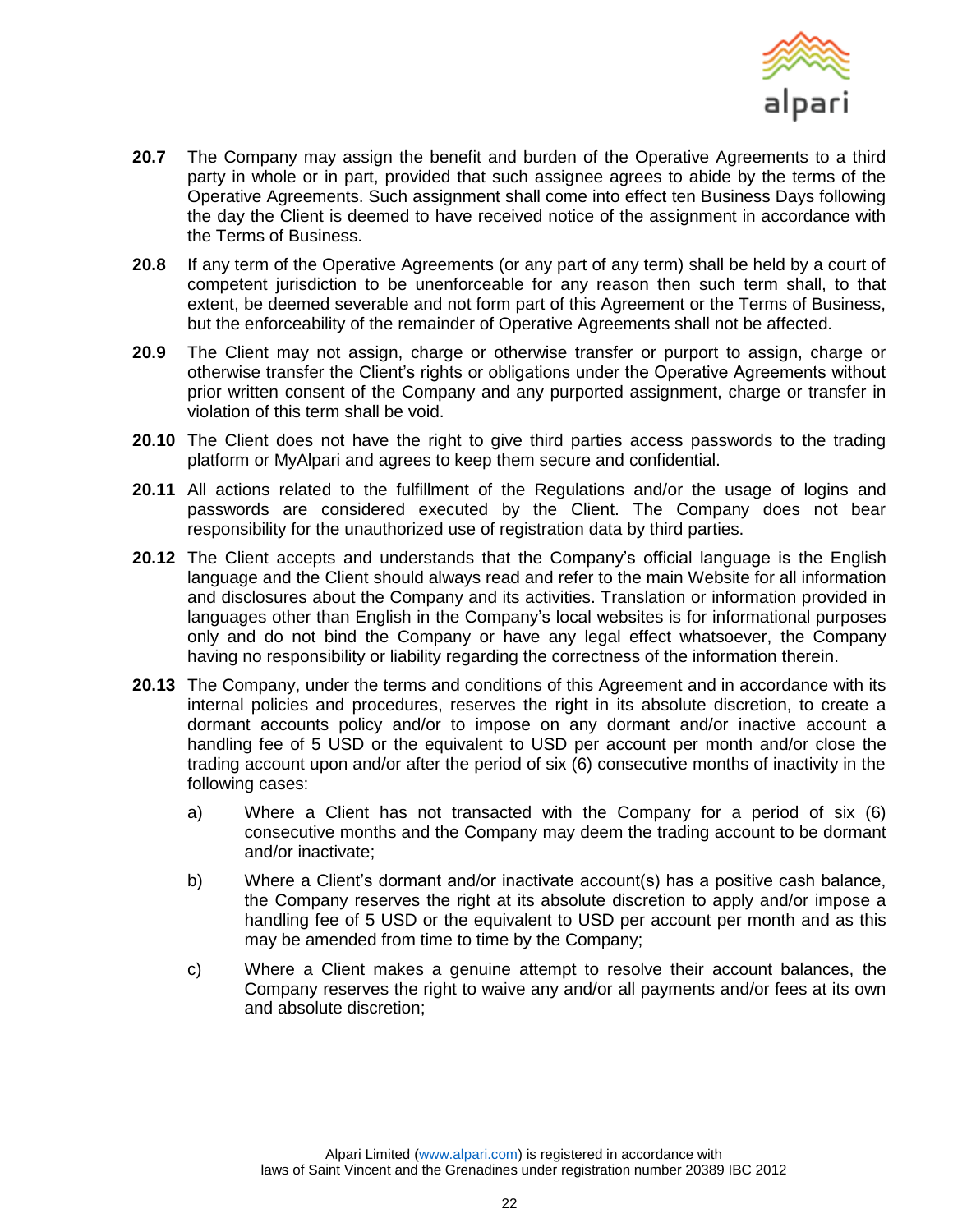

- d) Where a Client's dormant account and/or inactivate account(s) has a zero cash balance the handling fee of 5USD or equivalent to USD per account per month shall not be imposed the Company, however, the Company will reserve the right to close the account(s) upon and/or after the period of six (6) consecutive months of inactivity.
- 20.14 In the case where the Client opens a swap-free Trading Account or Accounts, the Client acknowledges and agrees to the following:
	- a) If the Company suspects any fraud, manipulation, swap-arbitrage or other forms of deceitful or fraudulent activity in a Client's account(s) or otherwise related or connected to any and/or all Transactions, then the Company reserves the right, at its sole discretion, to close all open positions in the Client's Trading Account and deduct or add a penalty (equivalent to the swap and/or any profit amount) for all Transactions made in the account and decline from accepting any further requests from the Client to be exempted from any swaps;
	- b) The Client acknowledges and agrees to:
		- (i) trade only with instruments shown in the list, provided upon request; and
		- (ii) the swap free charge for all positions open as these may be defined and/or issued by the Company from time to time (inclusive of the day of the position is opened and/or closed) and as such charges and duration is on request;
	- c) The Client acknowledges and accepts herein that, the Company reserves the right upon its sole discretion, from time to time, and/or at any time to:
		- (i) amend the swap free charge; and/or
		- (ii) amend the list of provided Instruments; and/or
		- (iii) discontinue the swap free Trading Account without issuing further warning to the Client.
		- (iv) request any additional documents from the Client that the Company deems necessary for the swap-free accounts provision.
- **20.15** The Company reserves the right to disable any account of the Client to Close Only Mode without prior notification.

If the Company disables the Client's account to Close Only Mode, it means that the Client shall not be permitted to open any new Transactions or increase exposure under existing Transactions, but the Client shall be permitted to close, part close or reduce exposure under the existing Transactions.

Any dispute arising in this regard shall be resolved by the Company in its sole and absolute discretion.

**20.16** All copyrights, trademarks, trade secrets, and other intellectual property rights and proprietary rights to the Website in its totality, its contents, and any related materials ("Company's IP") shall remain at all times the sole and exclusive property of the Company and the Client shall have no right or interest in the Company's IP except for the right to access and use the Company's IP as specified in the Agreement. The Client acknowledges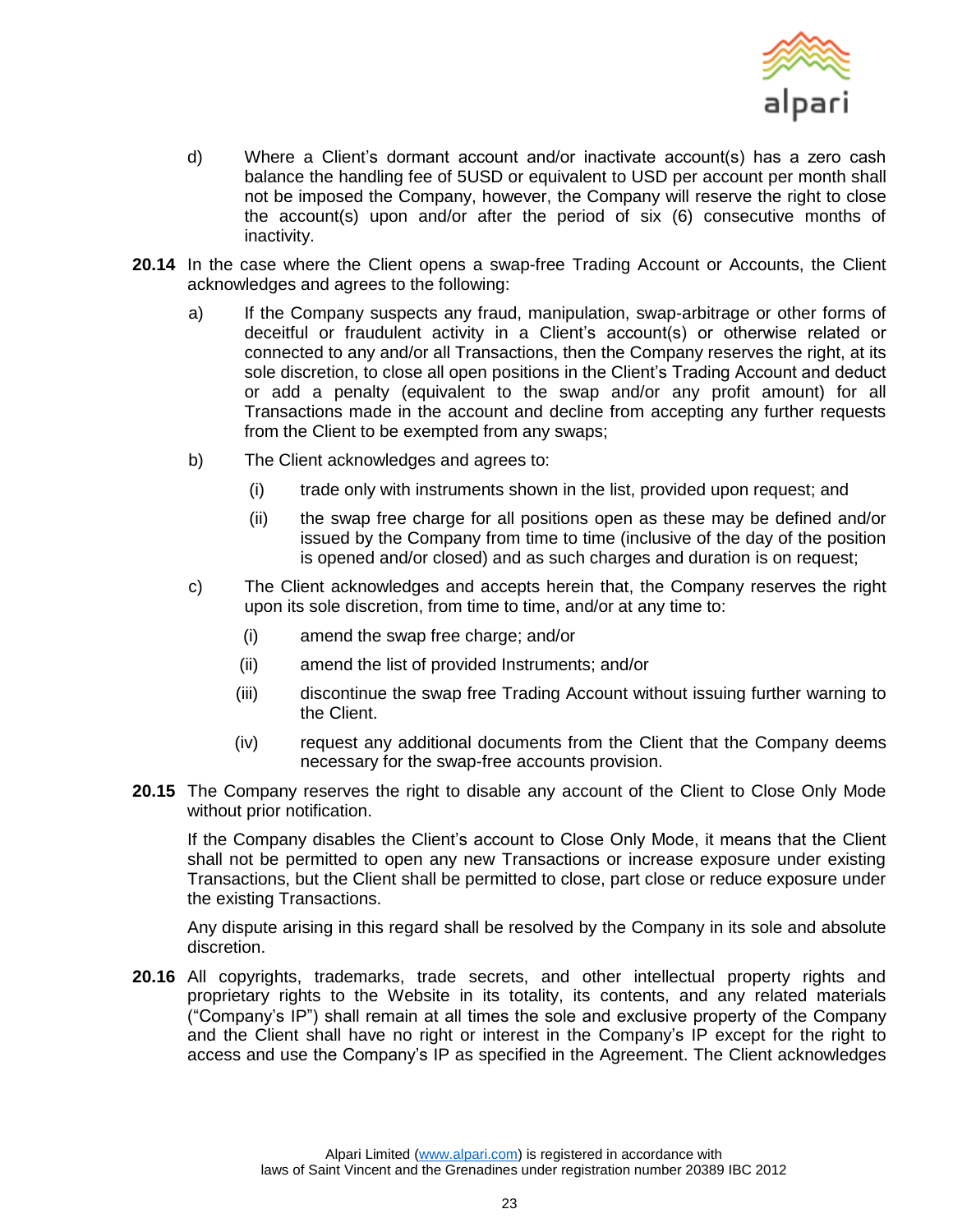

that the Company's IP is confidential and has been developed by means of substantial investments of skill, time, effort, and money. The Client shall protect the confidentiality of the Company's IP and not allow website access to any third party. The Client shall not publish, distribute, or otherwise make the Company liable to third parties, any information derived from or relating to the Company IP. The Client shall not copy, modify, decompile, reverse engineer, or make derivative works of the Company's IP.

**20.17** The Client shall hold full responsibility for the accuracy of payments executed. If the Company bank details change, the Client shall bear full responsibility for any payments carried out to the outdated bank details from the moment the new details are published in MyAlpari.

## <span id="page-23-0"></span>**21. GOVERNING LAW AND JURISDICTION**

- **21.1** This Agreement shall be governed by and construed in accordance with the laws of Saint Vincent and the Grenadines.
- 21.2 In the event of a dispute arising out of or relating to the Agreement, the Client irrevocably agrees that these parties to the Agreement shall first seek settlement of that dispute with the Company under the dispute resolution mechanism set out in a Clause [23.](#page-25-0)
- **21.3** The Company is a member of the independent dispute resolution organization The Financial Commission (www.financialcommission.org) (hereinafter, "Commission"). All Clients are entitled to file a complaint with the Commission to resolve a dispute that arises if this complaint cannot be resolved through the Company's internal dispute resolution process.
- **21.4** With respect to any proceedings, the Client irrevocably:
	- a) agrees that the courts of Saint Vincent and the Grenadines shall have exclusive jurisdiction to settle any disputes in connection with the Agreement; and
	- b) submits to the jurisdiction of the courts of Saint Vincent and the Grenadines; and
	- c) waives his/her right to any objection which the Client may have at any time to the filing of any legal cases in any such courts; and
	- d) agrees not to claim that such proceedings have been brought in an inconvenient forum or that such court does not have jurisdiction over the Client.
- **21.5** The Client irrevocably waives to the fullest extent permitted by law, with respect to the Client and the Client's revenues and assets (irrespective of their use or intended use), all immunity (including but not limited to grounds for diplomatic immunity or other similar grounds) from (a) suit or arbitral proceedings, (b) the jurisdiction of any courts, (c) relief by way of injunction, order for specific performance, or for recovery of property, (d) attachment of their assets (whether obtained before or after judgment) and (e) the execution or enforcement of any judgment to which the Client or the Client's revenues or assets might otherwise be the subject matter in any proceedings in the courts of any jurisdiction and irrevocably agrees to the extent permitted by any applicable law that the Client will not claim any such immunity in any proceedings. The Client consents generally in respect of any proceedings to the provision of any relief or the initiation of any process in connection with such proceedings,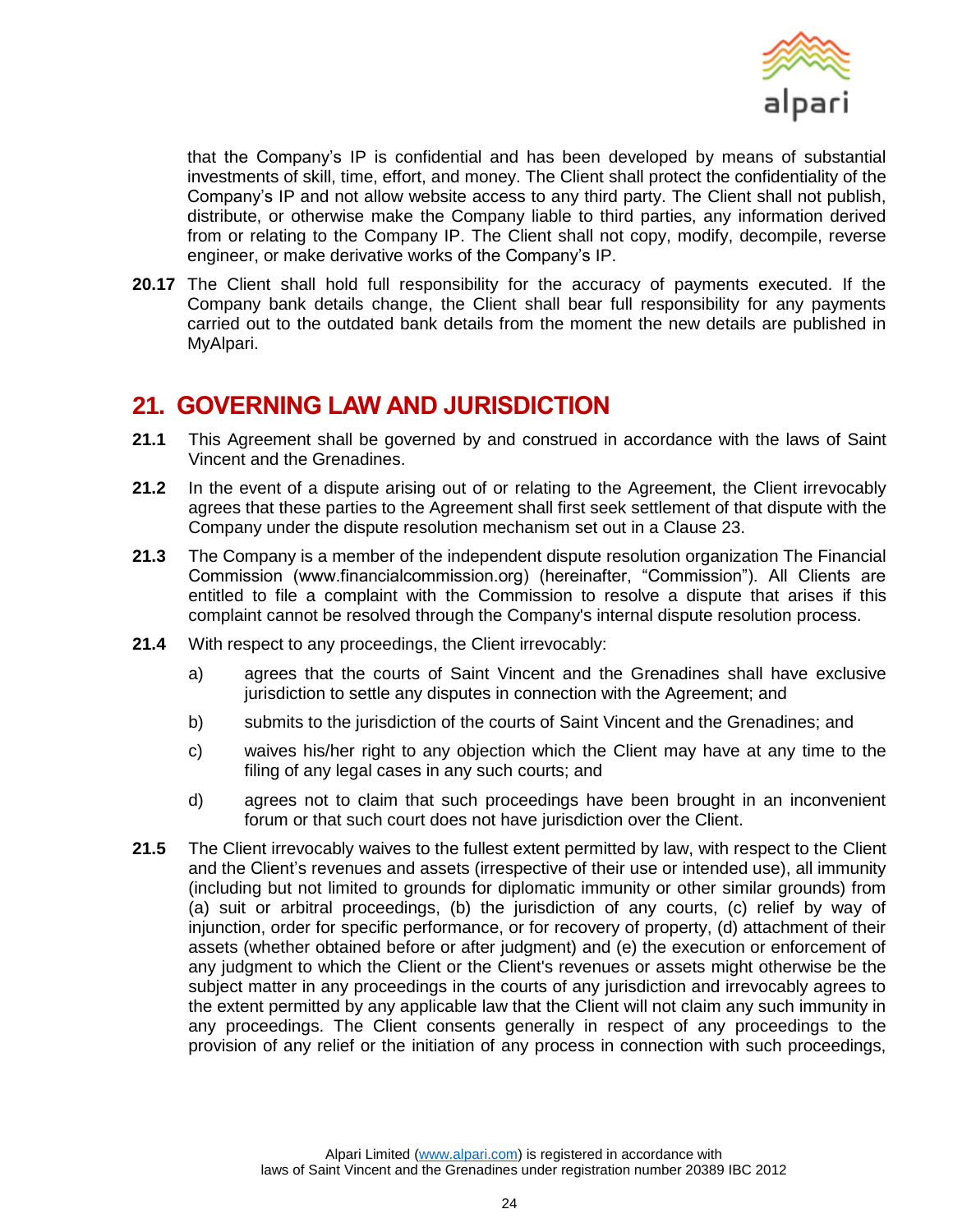

including, without limitation, the making, enforcement, or execution against any property whatsoever of any order or judgment which may be made or given in such proceedings.

**21.6** In the case of a dispute which cannot be resolved following the Dispute Resolution procedure provided in Clause [23](#page-25-0) below, the parties submit to the jurisdictions of the Courts of Saint Vincent and the Grenadines.

#### <span id="page-24-0"></span>**22. USE OF THE TRADING PLATFORM AND SAFETY**

- **22.1** The Client shall not proceed in any action that could probably allow the irregular or unauthorized access or use of the Trading Platform. The Client accepts and understands the Company reserves the right, at its discretion, to terminate or limit his access to the Trading Platform if it suspects that he/she allowed such use.
- **22.2** When using the Trading Platform, the Client shall not, whether by act or omission, do anything that shall or may violate the integrity of the Platform or cause it to malfunction.
- **22.3** The Client is permitted to store, display, analyze, modify, reformat and print the information made available through the Trading Platform. The Client is not permitted to publish, transmit, or otherwise reproduce that information, in whole or in part, in any format to any third party without the Company's consent. The Client may not alter, obscure or remove any copyright, trademark or any other notices that are provided on the Trading Platform.
- **22.4** The Client agrees to keep secret and not to disclose any Access Data to any person.
- **22.5** The Client agrees to notify the Company immediately if he knows or suspect that his Access Data has or may have been disclosed to any unauthorized person.
- **22.6** The Client agrees to co-operate with any investigation the Company may conduct into any misuse or suspected misuse of his Access Data.
- **22.7** The Client accepts that he shall be liable for all instructions and orders given through and under his/her Access Data and any such instructions or orders received by us shall be considered as received from him/her.
- **22.8** The Client acknowledges that the Company bears no responsibility if unauthorized third persons have access to information, including electronic addresses, electronic communication and personal data, when the above are transmitted, using the internet or other network communication facilities, post, telephone, or any other electronic means.
- **22.9** In the event where the Company suspects any fraud, manipulation, swap-arbitrage or other forms of deceitful or fraudulent activity in a Client's account or accounts with the Company or otherwise related or connected to the any and/or all Transactions, then the Company reserves the right to decide, at its sole discretion, to close all open positions in the Client's Trading Account and deduct or add a penalty (equivalent to the swap and/or any profit amount) for all transactions currently and/or previously made in the account and/or annul all profits made as a result and decline from accepting any further requests from the Client to be exempted from any swaps and/or terminate all agreements with the Client.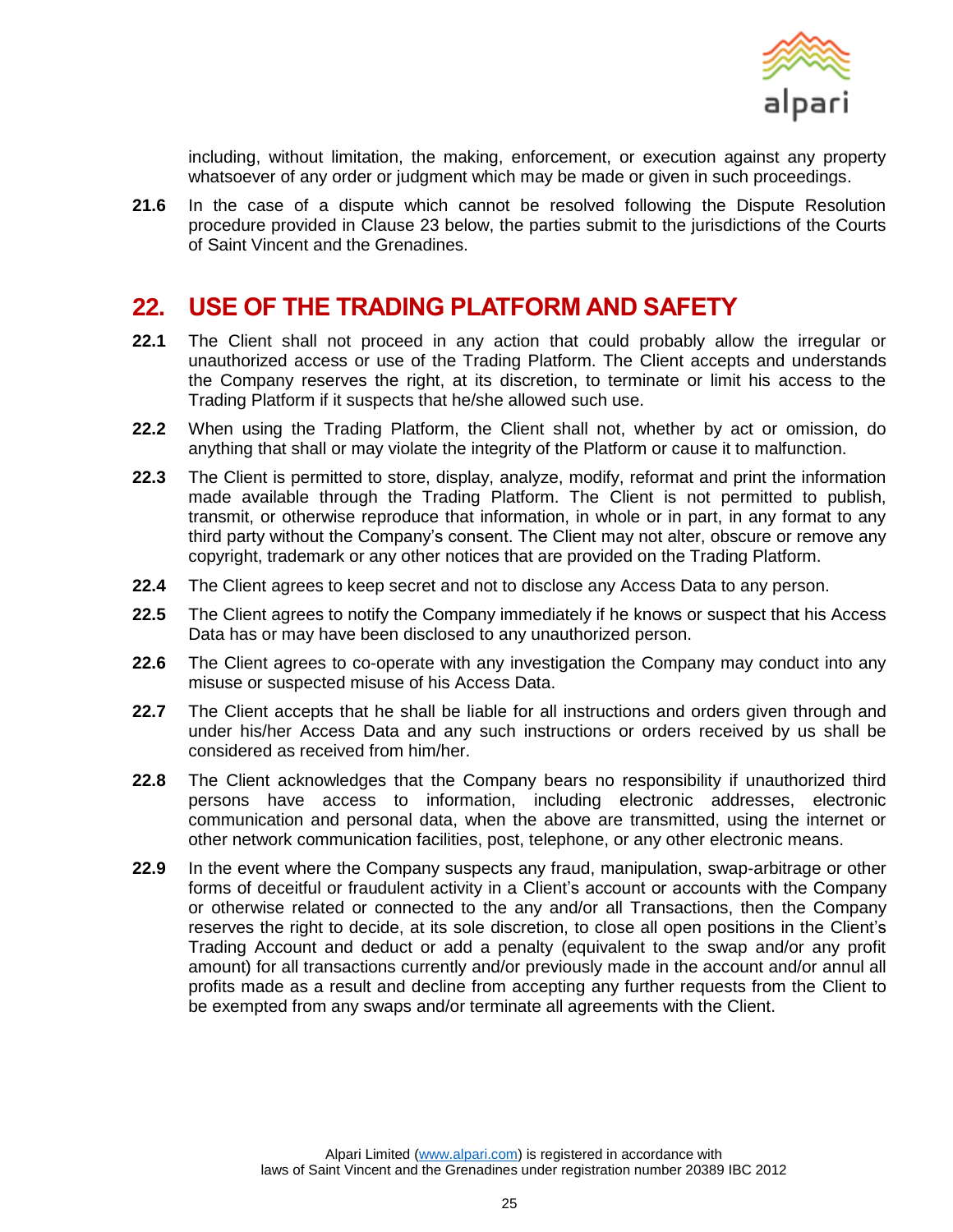

# <span id="page-25-0"></span>**23. THE PROCEDURE FOR DISPUTE RESOLUTION**

- **23.1** If any conflict situation arises when the Client reasonably believes that the Company as a result of any action or failure to act has breached one or more of the terms of the Operative Agreements, the Client has the right to lodge a complaint with the Company within 5 (Five) working days after the occurrence of the event.
	- 23.1.1 To file any complaint, the Client shall fill in the Complaint form in their MyAlpari. The complaint shall include:
		- a) name and surname of the Client (or company name if the Client is a legal entity);
		- b) Client's login in the trading platform;
		- c) details of when the conflict first arose (date and time in the trading platform time zone);
		- d) ticket of the position and/or Pending Order;
		- e) description of the disputed situation with references to the appropriate clause(s) of these Terms of Business which the Client believes to have been breached.
	- 23.1.2 The complaint must not include:
		- a) emotional description/assessment of the conflict situation;
		- b) offensive language;
		- c) obscenities;
		- d) threats.
- **23.2** The Company has the right to dismiss a complaint in case it does not comply with the requirements set out above.
- **23.3** Disputes not mentioned in the Operative Agreements are resolved in accordance with the common market practice and at the sole discretion of the Company.
- **23.4** If the Quotes Flow has been interrupted due to a software and/or hardware failure, all decisions in regard to the Dispute shall be made on a basis of the live Server's Quotes Base synchronized in accordance with the Terms of Business.
- **23.5** The Company shall not be liable to the Client if for any reason the Client has received less profit than the Client had hoped for or has incurred a loss as a result of uncompleted action which the Client had intended to complete.
- **23.6** The Company shall not be liable to the Client in regard to any indirect, consequential or non‐financial damage (emotional distress, etc.).
- **23.7** The Company reserves the right to independently launch an inquiry or to resolve a dispute in accordance with these Terms of Business. In such cases, the maximum time period for considering a dispute and taking steps towards its resolution is 5 days. However, in some cases, this period may be extended.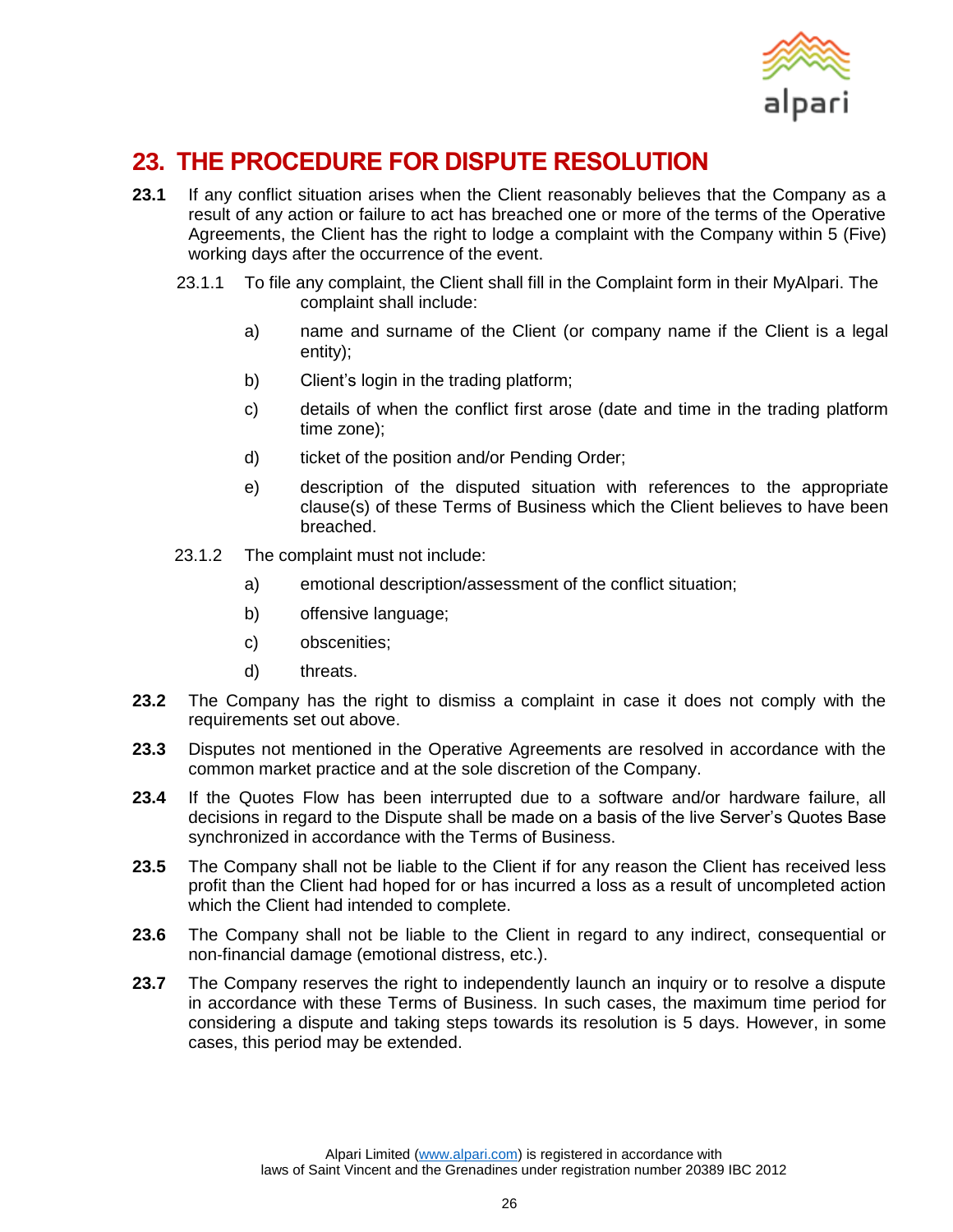

- **23.8** In the case of irregular quotes from liquidity providers, the Company reserves the right to limit trading to Close Only mode (only the closing of positions is available) on the respective instruments without prior warning.
- **23.9** The Company reserves the right, at its sole discretion, and without prior warning, to block the Orders on a trading account sent by an Expert Advisor.
- **23.10** The Server Log‐File is the most reliable source of information in a case of any Dispute. The Server Log-File has the absolute priority over other arguments including the Client Terminal Log‐File as the Client Terminal Log‐File does not register every stage of the execution of the Client's Instructions and Requests.
- **23.11** If the Server Log-File has not recorded the relevant information to which the Client refers, the argument based on this reference may not be considered.
- **23.12** The Company may indemnify the Client by:
	- a) crediting/debiting the Client's Trading Account: this correcting entry will have an explanatory narrative; and/or
	- b) reopening erroneously closed positions; and/or
	- c) deleting erroneously opened positions or placed Orders.
- **23.13** The Company has the right to choose the method of Dispute resolution at its sole discretion.
- **23.14** The Compliance Department shall consider any Client's complaint or Dispute and endeavor to investigate any Dispute or complaint as soon as reasonably practicable. All complaints will be considered within 5 (five) Business Days from the day the complaint is received. In certain situations, this deadline may be extended.

## <span id="page-26-0"></span>**24. REFUSAL OF COMPLAINT**

- **24.1** The Company shall have the absolute right to refuse a complaint lodged by a Client.
- **24.2** If the Client has been notified in advance by Trading Platform internal mail or some other way of routine construction on the Server, complaints made in regard to any unexecuted Instructions which are given during such a construction period, are not accepted. The fact that the Client has not received a notice shall not constitute a reason to lodge a complaint.
- **24.3** Complaints in regard to a Transaction or Order execution based on the difference in the prices for the Contract for Difference in the Trading Platform and for the underlying asset of the Contract for Difference are not accepted.
- **24.4** Complaints in regard to time of Order execution notwithstanding the amount of time a Dealer needed to execute the Order as well as the time when the Server Log‐File Recorded Order execution are not accepted, unless the Order placed in the queue has not been executed as the Terms of Business provide.
- **24.5** No Client complaints shall be accepted in regard to the financial results of the deals made using temporary excess Free Margin on the Trading Account gained as a result of a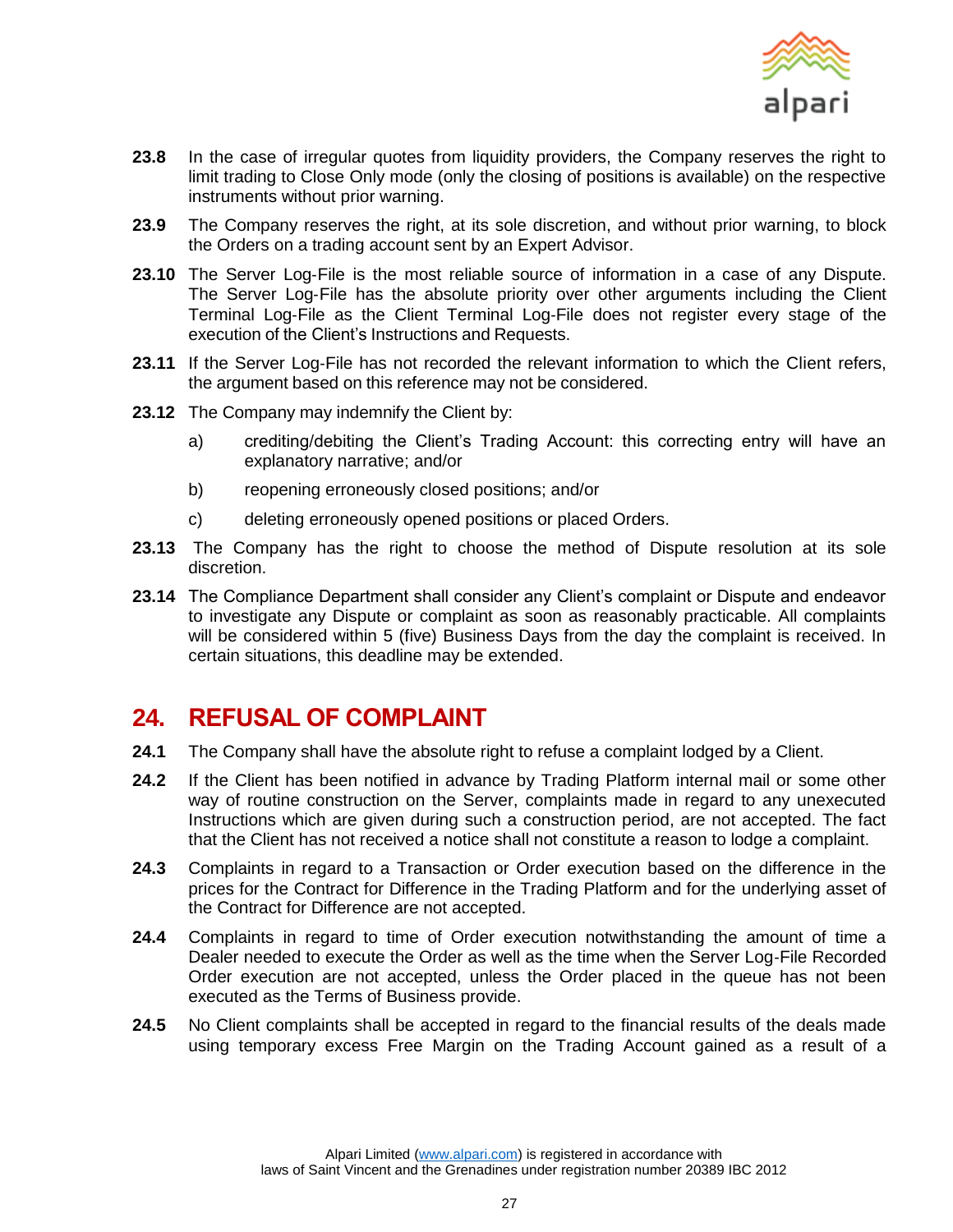

profitable position (cancelled by the Company afterwards) opened at an Error Quote (Spike) or at a Quote received as a result of a Manifest Error.

- **24.6** In regard to all Disputes any references by the Client to the Quotes of other companies or information systems shall not be taken into account.
- **24.7** The Client acknowledges that he/she shall not be able to manage the position or other open positions or give Instructions to open new positions while the Dispute in regard to the disputed position is being considered and no complaints in regard to that matter are accepted.
- **24.8** The Client acknowledges that the Company shall not notify him/her that the Dispute has been resolved and the position has been reopened and the Client shall be responsible for all the risks in this respect.
- **24.9** Once the Dispute has been resolved the Company has the right to trigger the Stop Loss or Take Profit in the chronological order in which they would have been triggered if the position had stayed open.
- **24.10** The Company has the right to void any Transaction if the corresponding hedge trade has been cancelled by a Liquidity Provider.

## <span id="page-27-0"></span>**25. RISK ACKNOWLEDGEMENT AND DISCLOSURE**

**25.1** The Company discloses and the Client acknowledges that he/she runs a great risk of incurring losses and damages as a result of the purchase and/or sale of any financial instrument and accepts that he/she is willing to undertake this risk.

## <span id="page-27-1"></span>**26. TRADING BENEFITS**

- <span id="page-27-2"></span>**26.1** In the event where the Client agrees to participate in a bonus scheme, and/or other promotion, and/or contest which offers a trading benefit (hereinafter the "Trading Benefits Scheme"), the following terms and conditions shall apply:
	- a) The Client shall not be entitled to participate in more than one Trading Benefit Scheme at the same time, unless otherwise explicitly provided in the applicable terms and conditions of the Trading Benefit Scheme.
	- b) The Company shall not be liable for any margin call or losses that the Client may suffer, including but not limited to losses due to stop-out level, if the trading benefit is withdrawn for any reason pursuant to the applicable terms and conditions of the Trading Benefit Scheme.
	- c) The Company reserves the right, as it in its sole discretion deems fit, to alter, amend, suspend, cancel or terminate the Trading Benefit Scheme, or any aspect of it, at any time and without any prior notice. Under no circumstances shall the Company be liable for any consequences of any alteration, amendment, suspension, cancelation or termination of the Trading Benefit Scheme.